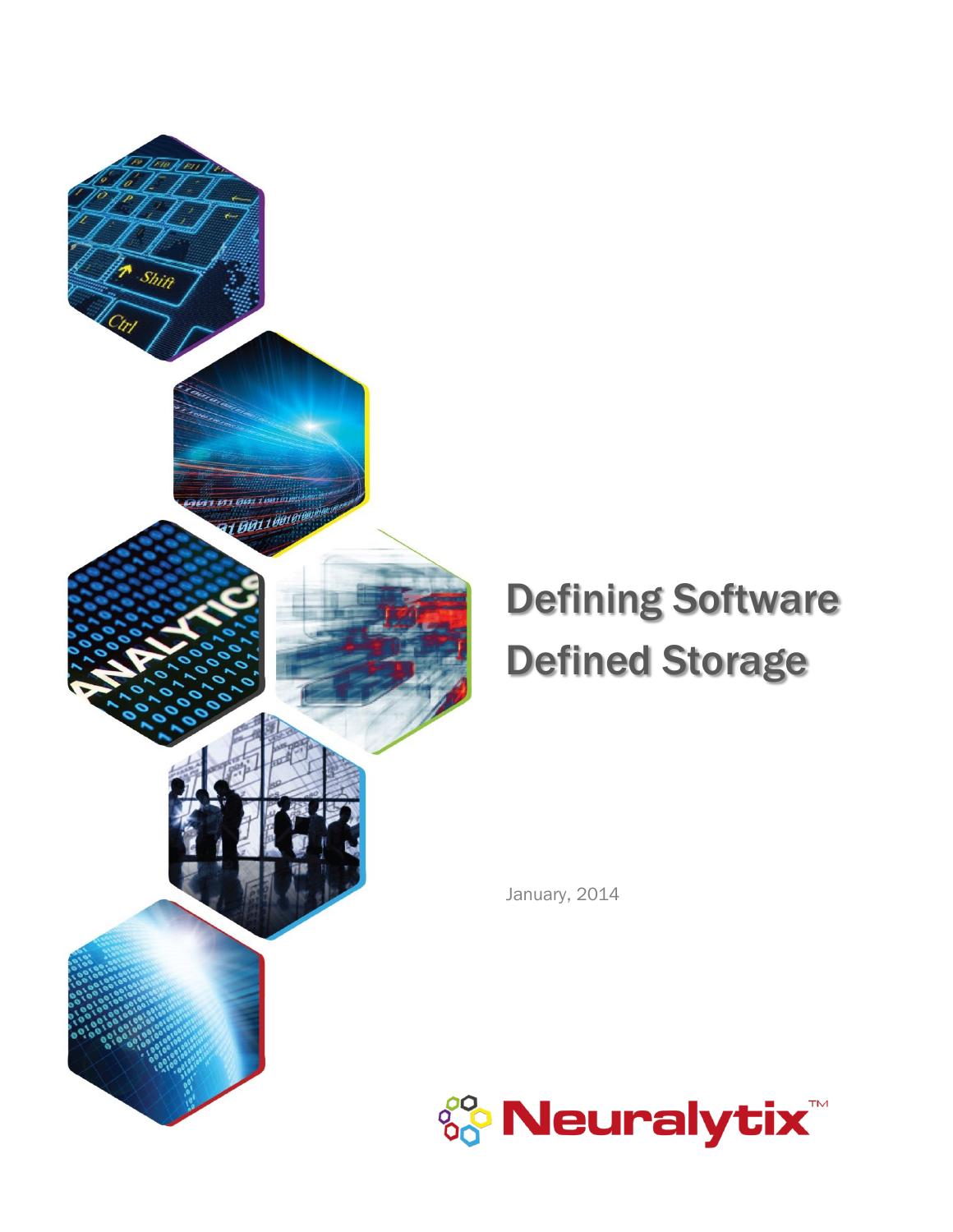

### Neuraspective™

### Defining Software Defined Storage (SDS) version 2

January, 2014

<span id="page-1-0"></span>Benjamin S. Woo

### **Overview**

Ever since the 1990s, when the technology vendors recognized that the financial markets valued software higher than hardware, the IT vendors have been on a quest to defined themselves as software companies.

To that end, vendors evolved their storage systems to being more software heavy. In fact, Neuralytix believes that *all* contemporary storage systems are *software-based*. But the term *software-based* does not, in any way define a storage system as being *software-defined*.

By 2010, this frenzy reached a blatant and overt peak, when vendors started to identify their solutions as being "software-defined". These monikers started with Software-Defined Networking (SDN), and quickly followed with the Software-Defined Data Center (SDDC). Before long, the storage industry joined in and introduced the *Software-Defined Storage (SDS)* nomenclature.

In this Neurapective™, Neuralytix will look at leading storage systems vendors and the impact of the Software-Defined Storage (SDS) moniker. We will proffer a singular definition of SDS, and provide an analysis of its implications and ramification on the storage systems industry.

We are singling out the storage systems market since the greatest variations in definitions and approaches are present in this space. We do not disregard that companies including Symantec, RedHat (through its Gluster acquisition), and various open-source movements such as Open Stack, have already made significant in-roads in creating a software-defined storage abstraction layer.



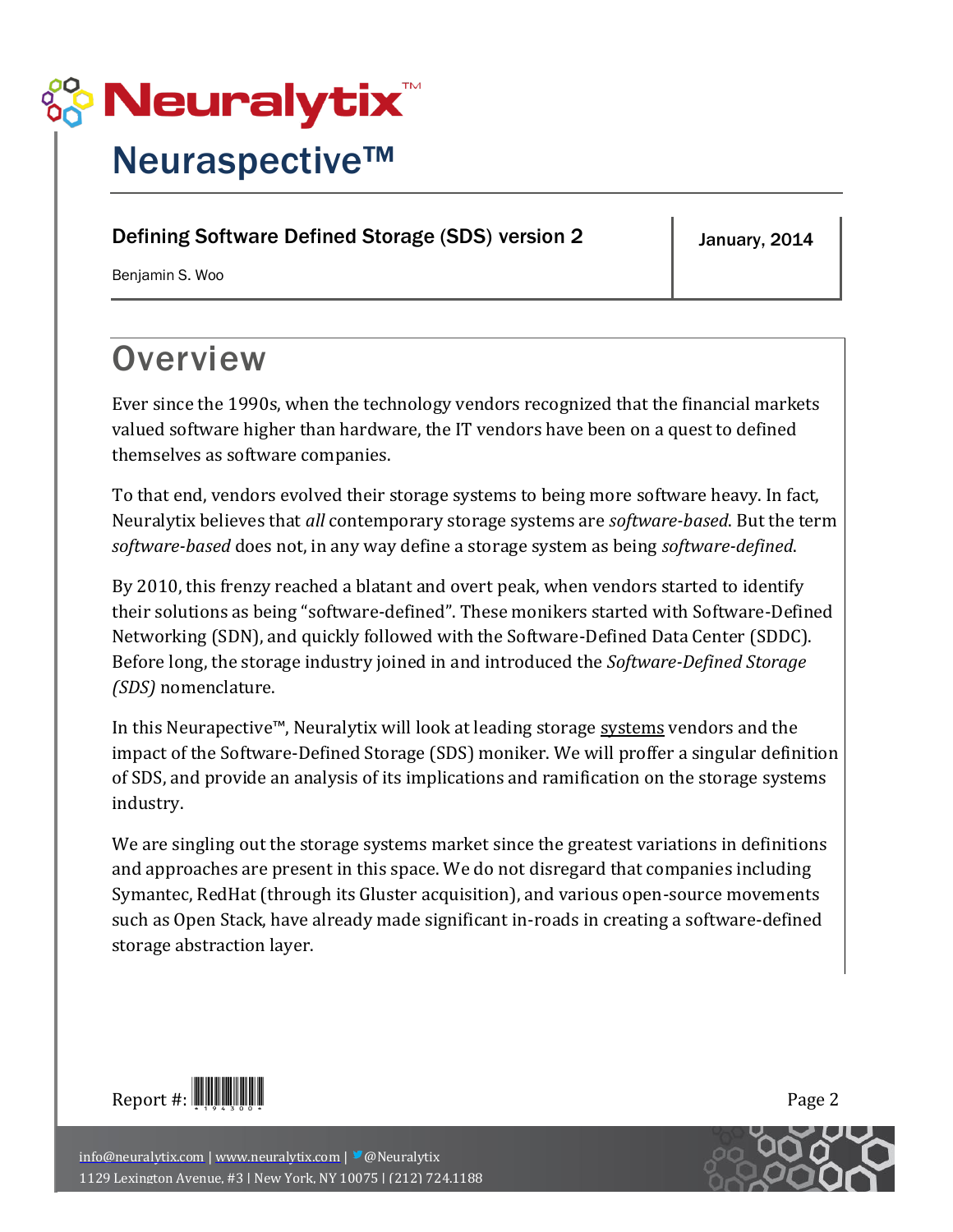

### <span id="page-2-0"></span>**Table of Contents**

| $\begin{minipage}{0.5\textwidth} \centering \begin{tabular}{ c c c c } \hline \textbf{0} & \textbf{0} & \textbf{0} & \textbf{0} & \textbf{0} & \textbf{0} & \textbf{0} & \textbf{0} & \textbf{0} & \textbf{0} & \textbf{0} & \textbf{0} & \textbf{0} & \textbf{0} & \textbf{0} & \textbf{0} & \textbf{0} & \textbf{0} & \textbf{0} & \textbf{0} & \textbf{0} & \textbf{0} & \textbf{0} & \textbf{0} & \textbf{0} & \textbf{0} & \text$ |
|----------------------------------------------------------------------------------------------------------------------------------------------------------------------------------------------------------------------------------------------------------------------------------------------------------------------------------------------------------------------------------------------------------------------------------------|
|                                                                                                                                                                                                                                                                                                                                                                                                                                        |
|                                                                                                                                                                                                                                                                                                                                                                                                                                        |
|                                                                                                                                                                                                                                                                                                                                                                                                                                        |
|                                                                                                                                                                                                                                                                                                                                                                                                                                        |
|                                                                                                                                                                                                                                                                                                                                                                                                                                        |
|                                                                                                                                                                                                                                                                                                                                                                                                                                        |
|                                                                                                                                                                                                                                                                                                                                                                                                                                        |
|                                                                                                                                                                                                                                                                                                                                                                                                                                        |
|                                                                                                                                                                                                                                                                                                                                                                                                                                        |
|                                                                                                                                                                                                                                                                                                                                                                                                                                        |
|                                                                                                                                                                                                                                                                                                                                                                                                                                        |
|                                                                                                                                                                                                                                                                                                                                                                                                                                        |
|                                                                                                                                                                                                                                                                                                                                                                                                                                        |
|                                                                                                                                                                                                                                                                                                                                                                                                                                        |
|                                                                                                                                                                                                                                                                                                                                                                                                                                        |
|                                                                                                                                                                                                                                                                                                                                                                                                                                        |
|                                                                                                                                                                                                                                                                                                                                                                                                                                        |





Page 3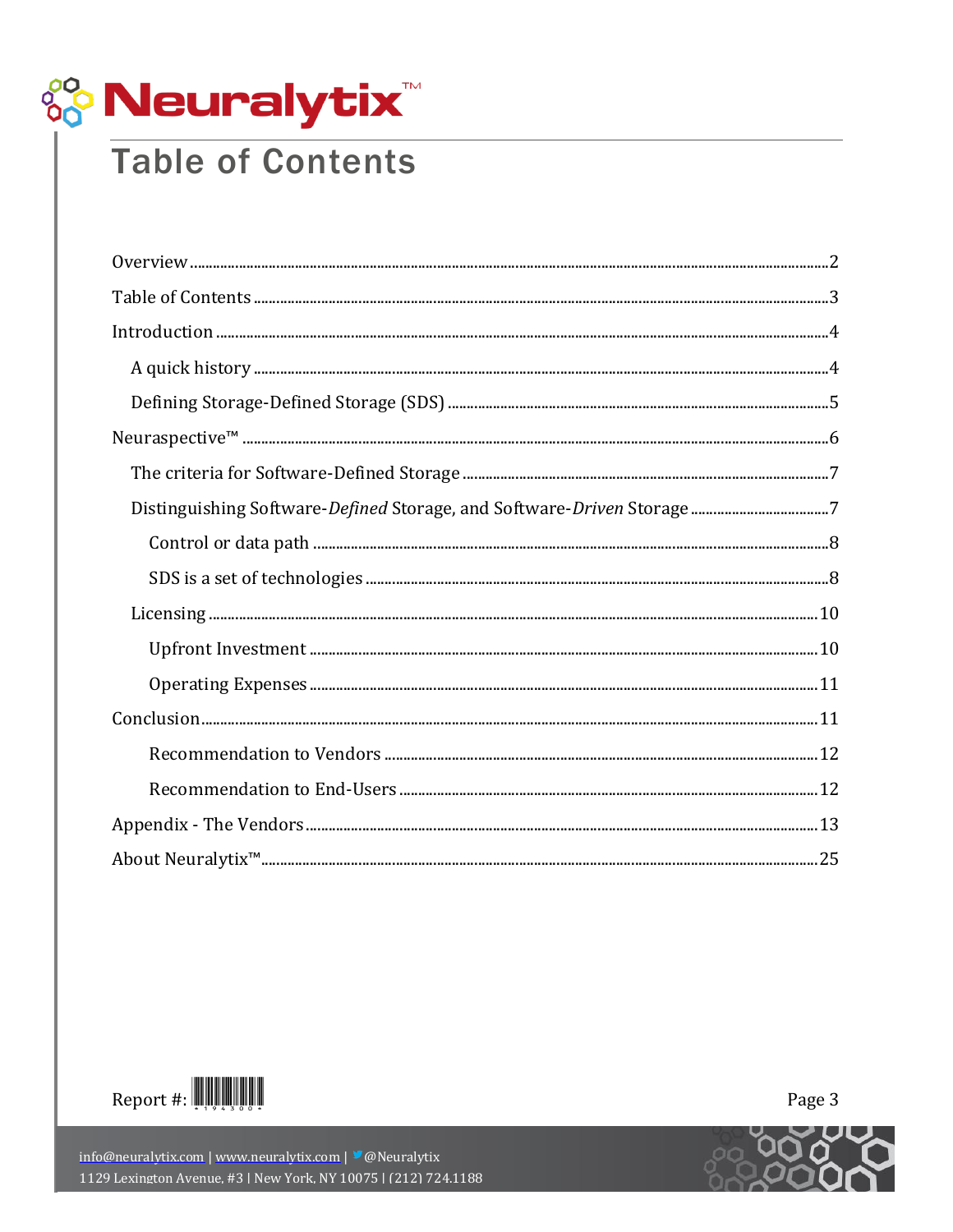

### <span id="page-3-0"></span>Introduction

*Neuralytix decided to release this second version of this document based on input from our initial document. The only edits have been made in the Appendix. There has been no change in our position, or our opinions.*

Most storage vendors, both large and small, have offered their own interpretation of what Software-Defined Storage (SDS) means. Neuralytix has reached out to the leading storage system vendors in an attempt to find common ground among them in order to derive a common singular definition of SDS.

We specifically picked storage systems vendors as it is within these ranks that variations in definition and approaches seem to be greatest.

### <span id="page-3-1"></span>A quick history

In the beginning, storage was considered a peripheral to computers. As the capabilities of CPUs improved and the cost of processing decreased, users were able to store more and more information and generate an exponentially greater amount of value from data and information.

During this time, the prominence of data storage within an IT infrastructure grew. The problem today, is that the cost of storage can often be the overwhelming majority of the cost of any infrastructure deployment.

Creating an architecture in which data can be interchanged, processed, reused and protected over a long period can often be cost prohibitive. Additionally, the combination of corporate and regulatory compliance, and the tendency for most enterprises to retain multiples copies, generations and formats of a single data object is exponentially adding to the cost of storage.

To combat this, over time, users have had two choices: either leverage a third party abstraction layer, such as Symantec's Veritas File System (an early software-only SDS



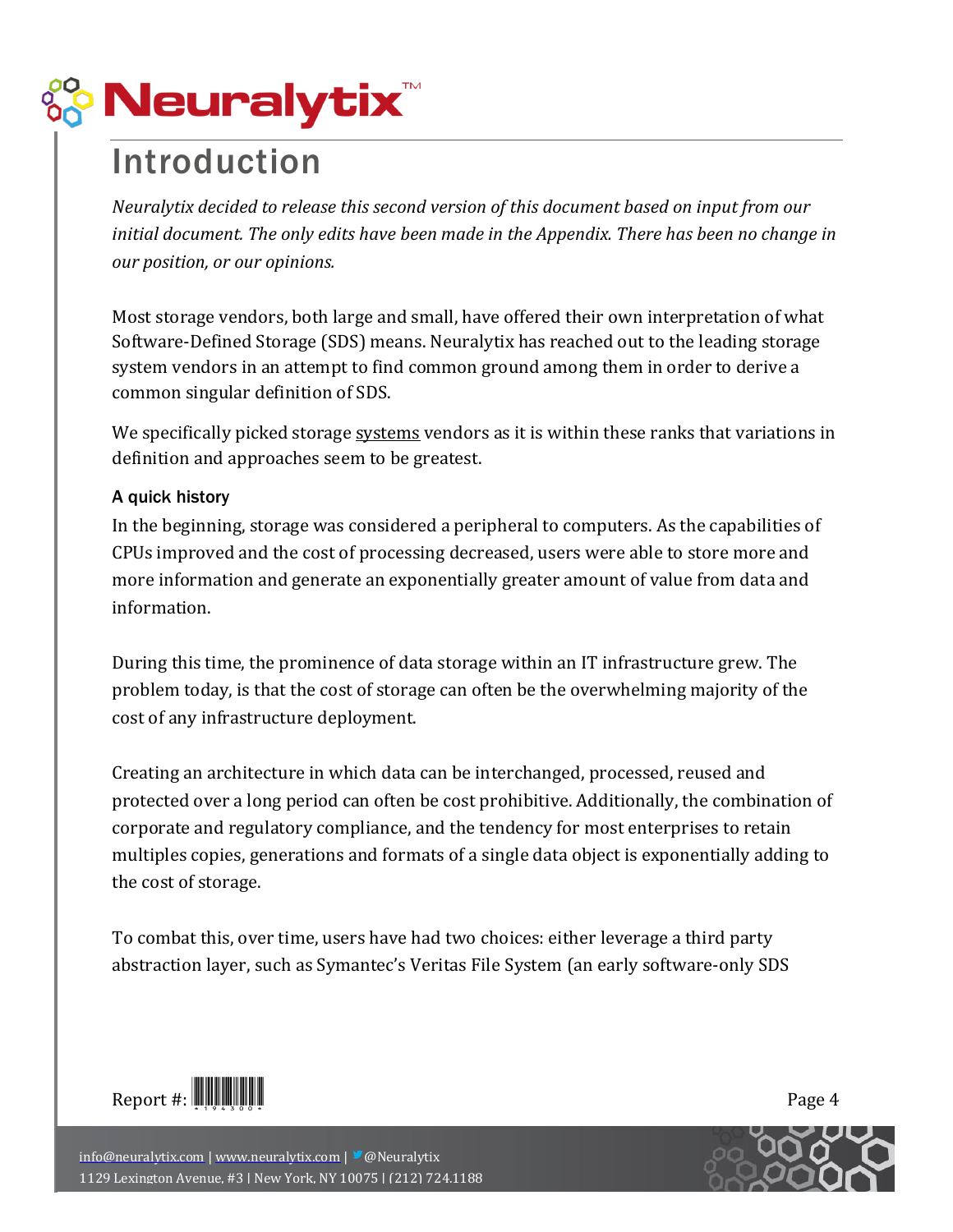

solution); or purchase storage from a single vendor. These choices have pros and cons to each. But with the rising number of lower cost, next generation, start-up storage systems vendors coming into the market, users ultimately wanted choice to take advantage of advances in the areas of scalability, flexibility, interoperability, data-interchangeability, while weighing these attributes against cost effectiveness, and risk.

Software-Defined Storage (SDS) is ultimately a means to an end. It is not a technology or a specific product.

### <span id="page-4-0"></span>Defining Storage-Defined Storage (SDS)

Neuralytix defines Software-Defined Storage (SDS) as:

*A set of technologies that present a unified set of storage services across a federation of heterogeneous servers and storage capacity.*

We will discuss in more detail how we arrived at this definition later in the paper. However, a major reason for writing this paper is that the storage systems industry does not seem to adhere to any specific definition of what SDS encompasses.

To this end, Neuralytix invited the following leading storage systems vendors to participate in this paper:

- Dell
- $\bullet$  EMC
- Hewlett-Packard (HP)
- Hitachi Data Systems (HDS)
- $\bullet$  IBM
- Oracle
- NetApp



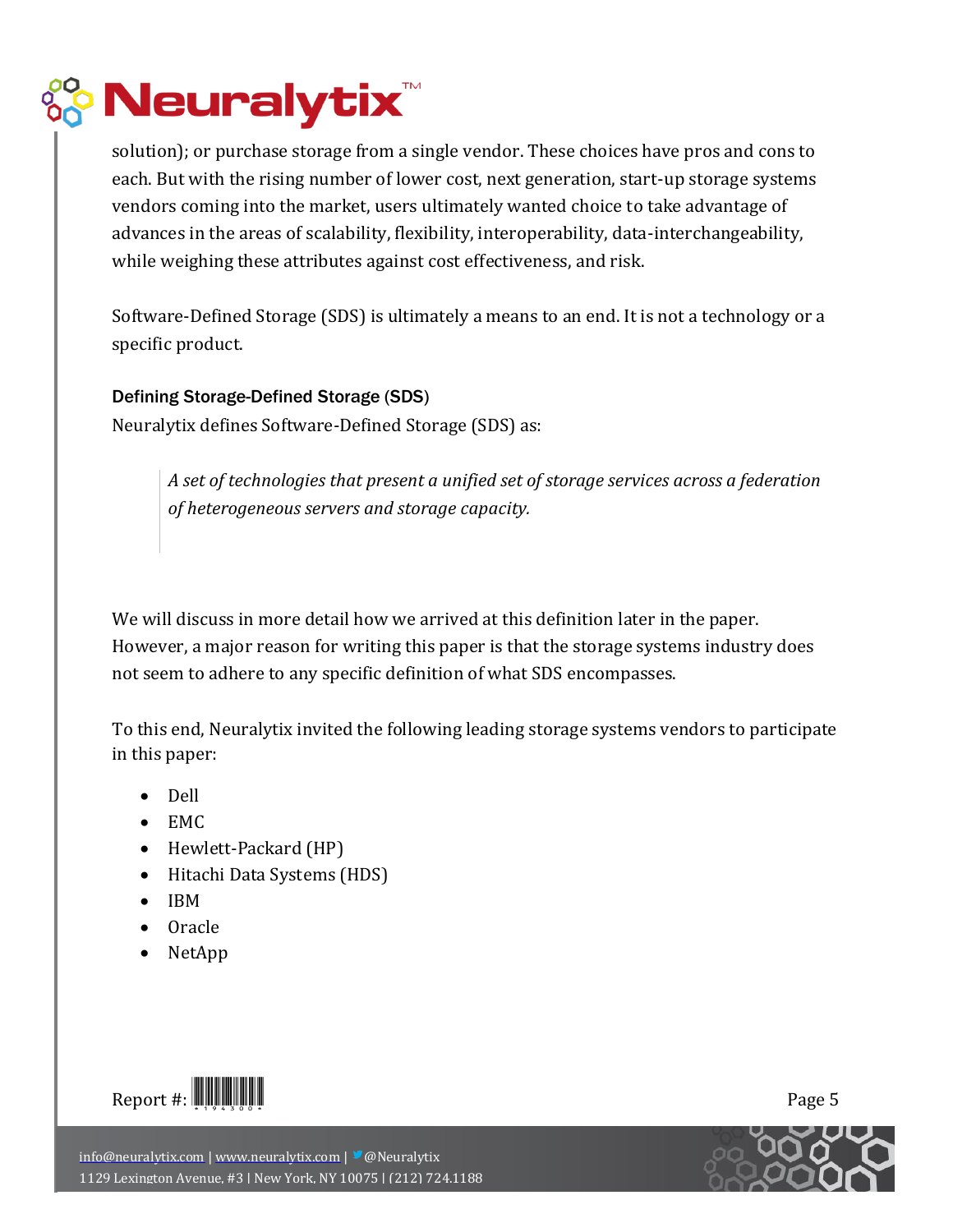

Neuralytix selected these storage systems vendors because the combined market share of these vendors make up a vast majority (over 70% of the entire storage systems market), and depending on the year, can approach nearly three-quarters of the storage systems market. As such, these vendors have the greatest opportunity to make a major impact on the market.

Each vendor was offered the opportunity to present:

- Its definition of SDS;
- Which of its product portfolio best represents its approach to SDS along with its licensing strategy; and
- Why their approach was superior to its competitors.

In some cases, Neuralytix followed up with an interview to gain further clarity to each vendor's response.

### <span id="page-5-0"></span>Neuraspective™

The long-windedness of each of the responses received<sup>1</sup> from the participating vendors is a strong indicator that vendors are trying very hard to be "inclusive" of all forms of SDS. However, in doing so, vendors leave users with a distinct lack of clarity and confusion.

Some vendors approached it with a specific set of its own set of products (such as EMC). Others were less definitive about their specific offerings, instead, deferring to naming partnerships and referencing open source solutions that couple with their traditional storage systems products (Dell and HDS).

The vast spectrum of answers leads a number of questions to be asked:

- o Is SDS revolutionary or evolutionary?
- o Is SDS an appliance or just software?

<sup>1</sup> Extracts from vendor responses are included in the Appendix



 $\overline{a}$ 

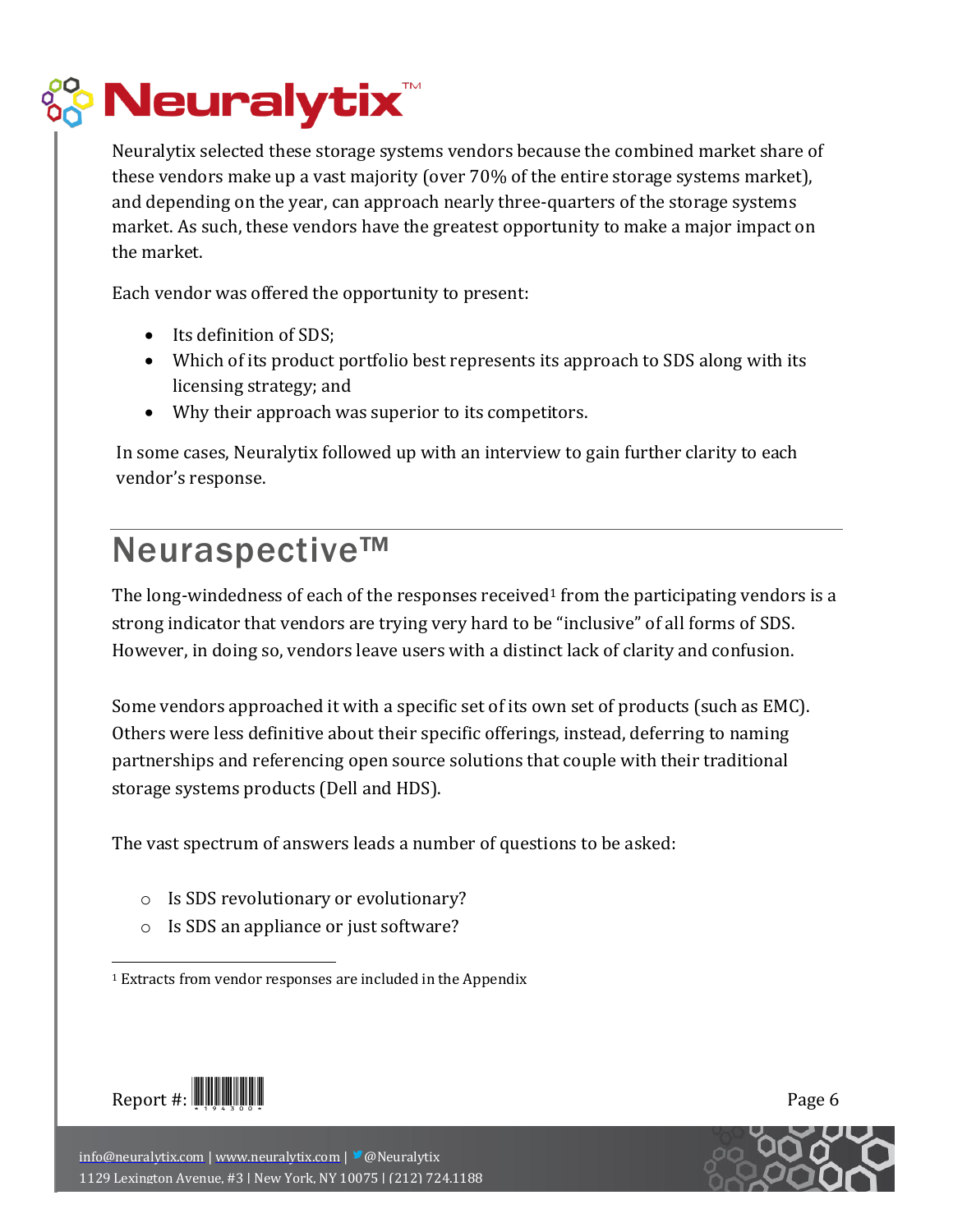

- o What/Who manages SDS the application or an administrator?
- o Is SDS a homogeneous or heterogeneous solution?
- o Is SDS a uni- or multi-vendor solution?
- o Is SDS a solution or a concept?
- o Where does SDS "exist" in a storage system, in the hypervisor, or in the network?

### <span id="page-6-0"></span>The criteria for Software-Defined Storage

Neuralytix believes that a definition for SDS should be succinct. In deriving an official definition, we looked at the criteria around which SDS should be expressed:

- It must integrate a heterogeneous storage network architecture, including a heterogeneous federation of storage systems into a single "virtual" storage array;
- It must support a federation of heterogeneous servers;
- It must offer a unified automation, orchestration, provisioning, monitoring and management capabilities; and
- It must virtualize all underlying storage systems and storage networking to a common abstraction layer.

### <span id="page-6-1"></span>Distinguishing Software-*Defined* Storage, and Software-*Driven* Storage

From the very first file servers, we have had software-*driven* storage. Storage solutions that are essentially just-a-bunch-of-disks (JBOD) driven by a storage-centric operating system/environment.

This is nothing new. Sun created NFS to "appliantize" this approach. NetApp seized on the opportunity, and as such, has had software-driven storage from the beginning. As soon as the storage industry stopped "siliconizing" storage features and functions, it became software-driven storage.

Obviously, both software-driven and software-defined storage both leverage software. The types of storage services offered distinguish between the two. Software-driven storage is



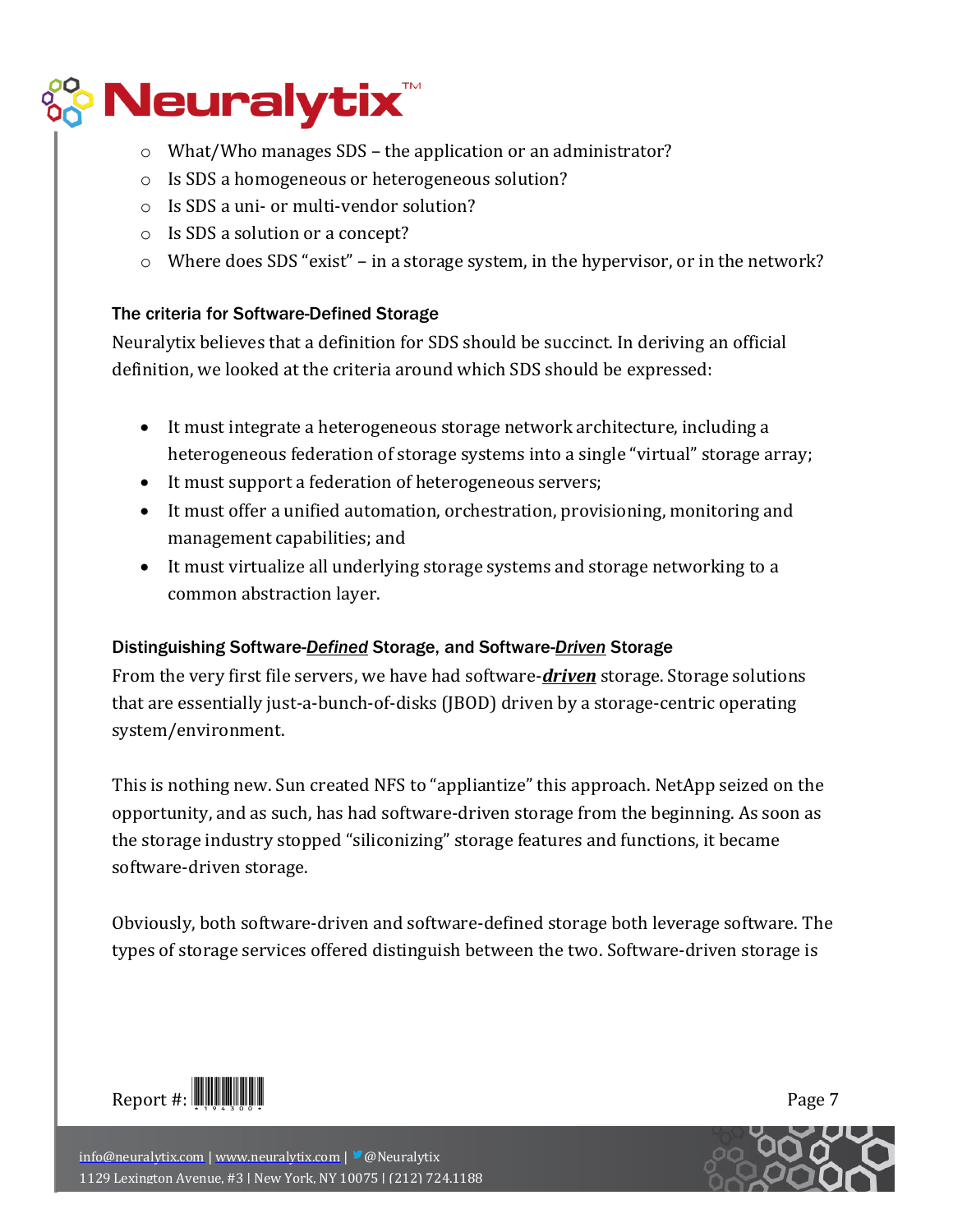

simply a single storage system that relies on software to run and deliver storage. On the other hand, SDS extends this to support multiple storage systems.

### <span id="page-7-0"></span>Control or data path

Neuralytix believes that software-*driven* storage has the distinction of operating along the data path. While software-*defined* storage has the distinction of operating on the control path.<sup>2</sup>

The data path is the "path" or typically the network connection through which the actual data travels and is read or written. While traditional storage systems combined both control and data paths into one network connection, SDS solutions can separate the two.

The control path on the other hand, can be considered an "out-of-band" management of the data. This "path" helps to direct data traffic between the physical storage system and a specific (set of) host(s). These functions include whether data would be replicated, whether data should be delivered within the context of a specific protocol, etc.

As many storage systems today offer functions along the control *and* data paths. So the distinction between the two terms must extend beyond operating functions.

### <span id="page-7-1"></span>SDS is a set of technologies

SDS is a set of technologies, not just one technology. This means that it includes both hardware and software. Neuralytix already observes that vendors are offering a diverse combination of hardware and software. These combinations help vendors to differentiate themselves from each other, while allowing them to optimize their solution towards specific application workloads.



 $\overline{a}$ 



<sup>2</sup> SDS can from time to time extend to the data path, but this is more opportunistic than absolute. Some storage systems managed by SDS may lack the features expected by SDS, and as such the SDS software should be able to compensate. An example of this is if the underlying storage system does not have file capabilities.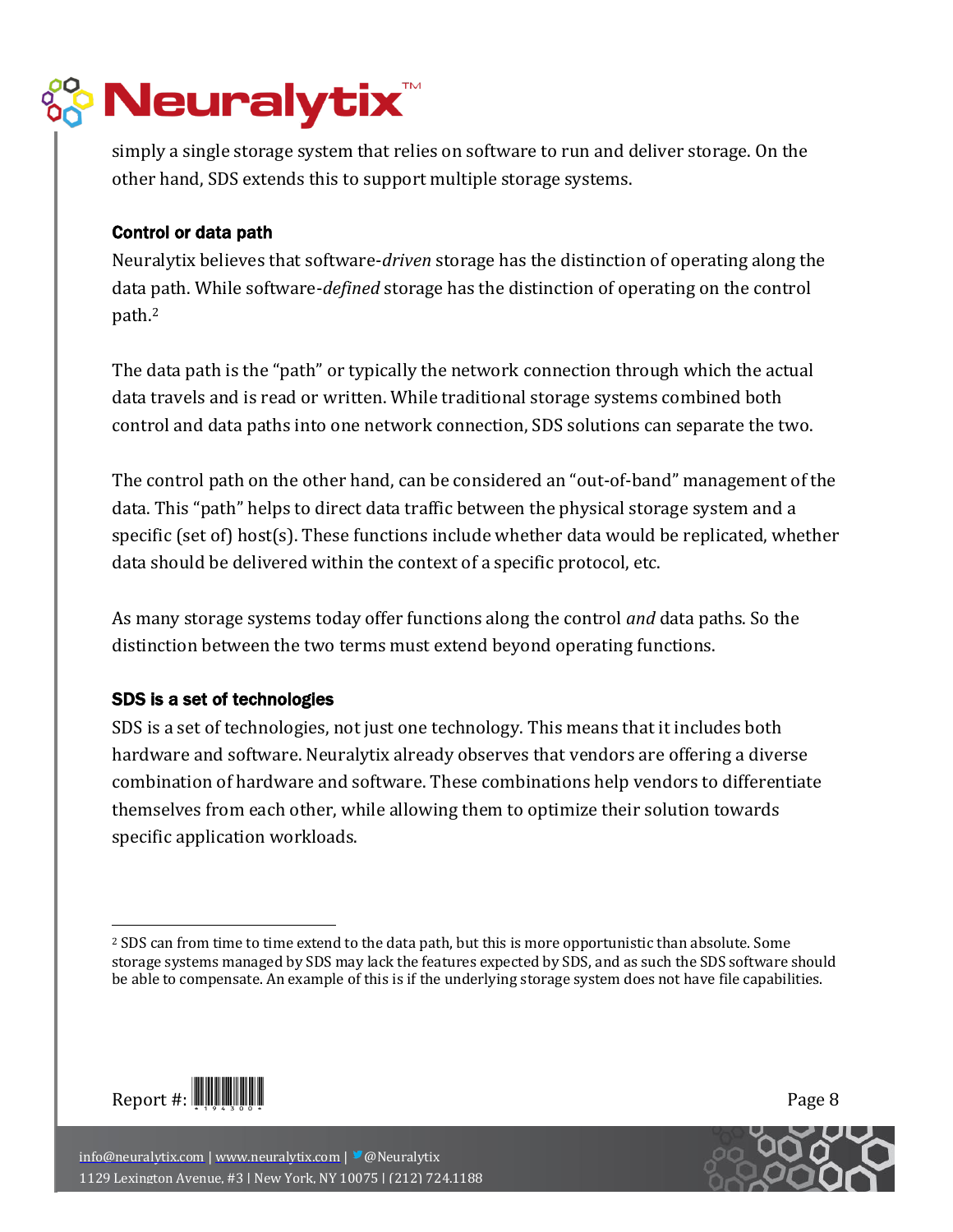

The software would include a universal control point that is accessed through some form of API (eg. REST). This provides universality for automation, orchestration, provisioning, monitoring and management. Through this API, administrators will no longer need to learn about every storage system in a particular environment, but instead manage all of them from a common interface.

Another benefit of an API is the ability to collect data than can be processed and analyzed (for example using Big Data) to generate improved automation through machine learning.

The heterogeneity of SDS is critical to its distinction from software-*driven* storage. As mentioned, most contemporary storage systems architectures are in large software-*driven*. However, software-*driven* storage systems are distinct from SDS systems in that they are not able to support media from multiple vendors. Therefore, software-*driven* storage is a homogeneous solution. This includes most SAN and NAS systems available today.

SDS, on the other hand, must natively support heterogeneous block storage. Therefore, storage systems such as EMC's VPLEX, HDS' VSP, IBM's SVC and NetApp's V-Series would qualify under this attribute.

As a minimum, the set of storage services offered by SDS must include:

- Automation:
- Provisioning;
- Orchestration;
- Monitoring; and
- Management.

SDS vendors may support a set of individual disk drives, JBOD or a simple array of disks. Depending on the propensity and vision of the vendor, the storage media subsystem may include RAID functionality (to offload the RAID calculations to a dedicated microprocessor



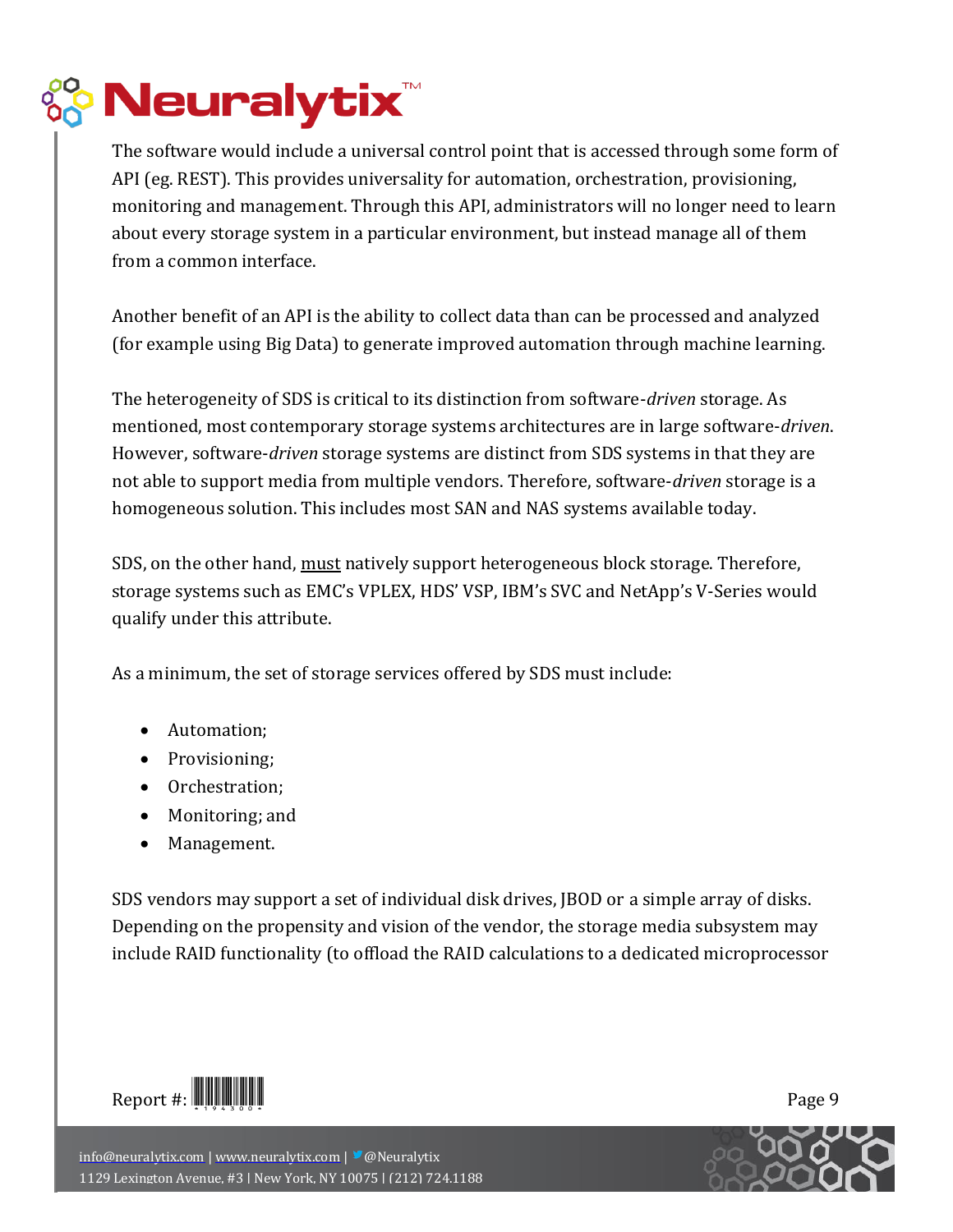## **Neuralytix**

or ASIC), or it may leverage techniques such as replication, mirroring or erasure coding to provide fault tolerance.

SDS will also provide distinction from traditional storage systems in that it should integrate off-premise capacity. Neuralytix believes that by 2016, all SDS will be able to integrate and manage both on-premise and in-cloud capacity as a unified data storage architecture.

SDS software may, or may not, provide file-to-block or object-to-file, or object-to-block translations. Instead, the SDS may leverage the native capabilities of the underlying storage systems to provide these functions.

SDS software may, or may not, duplicate features or functions of the underlying storage systems. Neuralytix believes that this duplication is necessary given that SDS is evolutionary and not revolutionary. By duplicating some functions, it allows the user to derive the benefits of a common, unified set of storage services, and giving customers choice.

SDS can be instantiated in many ways. It can be software at the server level (eg. EMC's ViPR), or it can be an appliance (eg. HDS' VSP, IBM's SVC and NetApp's V-Series).

### <span id="page-9-0"></span>**Licensing**

### <span id="page-9-1"></span>Upfront Investment

Licensing of SDS varies widely. There are open source solutions that have no upfront costs (eg. OpenStack) for the software. There are proprietary solutions from vendors such as Symantec.

Many vendors have also taken a capacity based licensing schema (such as EMC's ViPR and HDS' VSP).



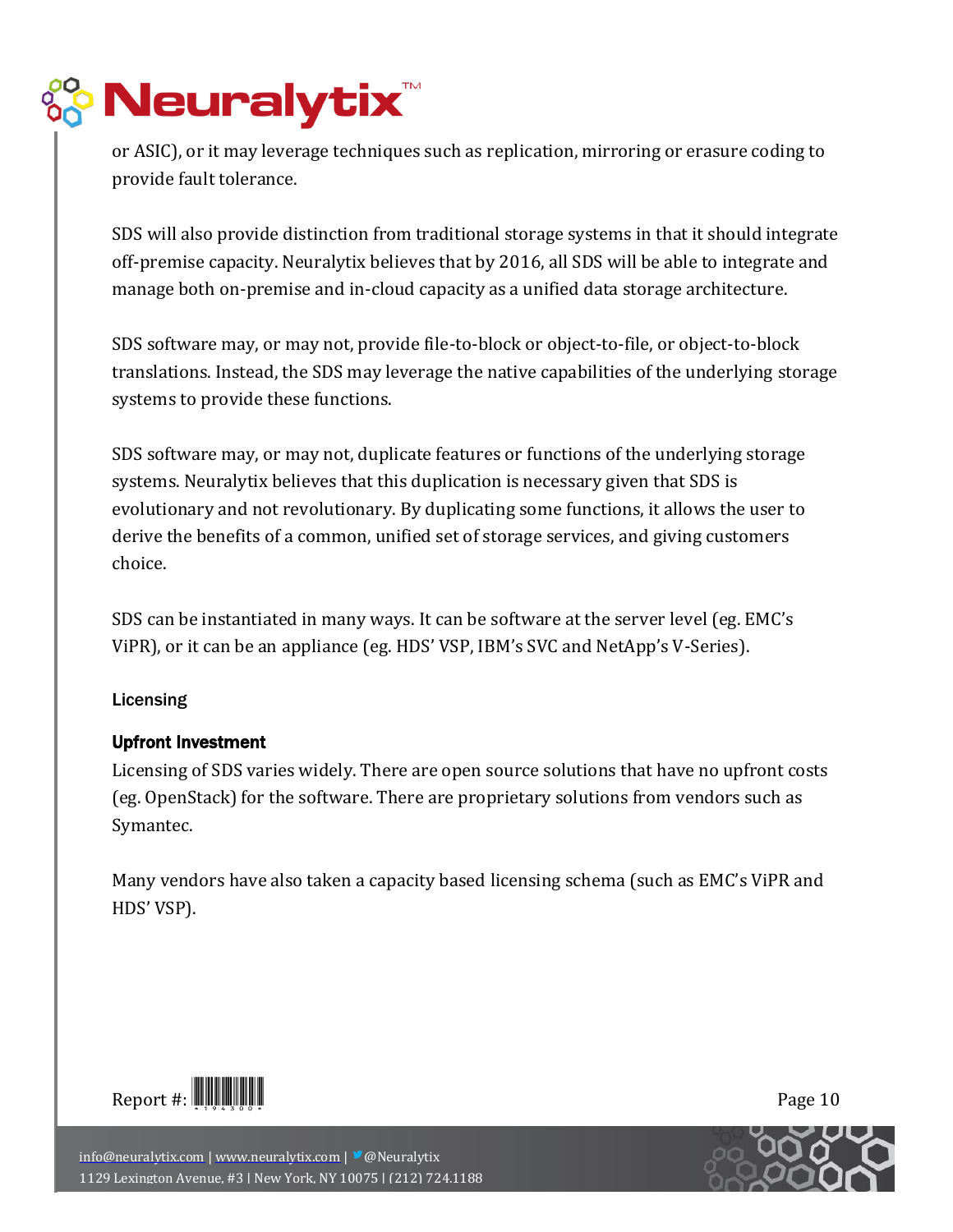

Finally, companies such as NetApp have taken a "once-and-done" appliance approach where the only upfront investment is the appliance itself.

### <span id="page-10-0"></span>Operating Expenses

Neuralytix also asserts a very specific requirement for SDS. There must be a single service contract for the entire SDS solution.

This specifically and explicitly excludes multi-vendor solutions that require multiple service contracts for the solution. An example of such would be Dell's partnership with Nexenta, whereupon, to support the solution, a user would have separate service contracts with Dell and Nexenta respectively.

The reasoning behind this specificity is that the industry is moving towards a highly converged approach to solutions. Product bundling is not particularly evolutionary nor revolutionary.

Neuralytix also believes that given the complexity of SDS solutions and the high number of interdependencies, there must be a "one-throat-to-choke" approach to support.

### <span id="page-10-1"></span>Conclusion

Therefore, what does all this mean in the context of IT today? The answer is as complex as the technologies that SDS encompasses. SDS is a reflection of the converged nature of IT. Historically and traditionally, IT markets have generally been defined by discreet technologies – for example, storage systems, printers, servers, desktops, laptops, etc. This was relevant 20 years ago.

Today, end-users do not evaluate or acquire technologies in discreet units. No one buys a server, without considering the operating system, the applications, the networking options, the hypervisor, etc.



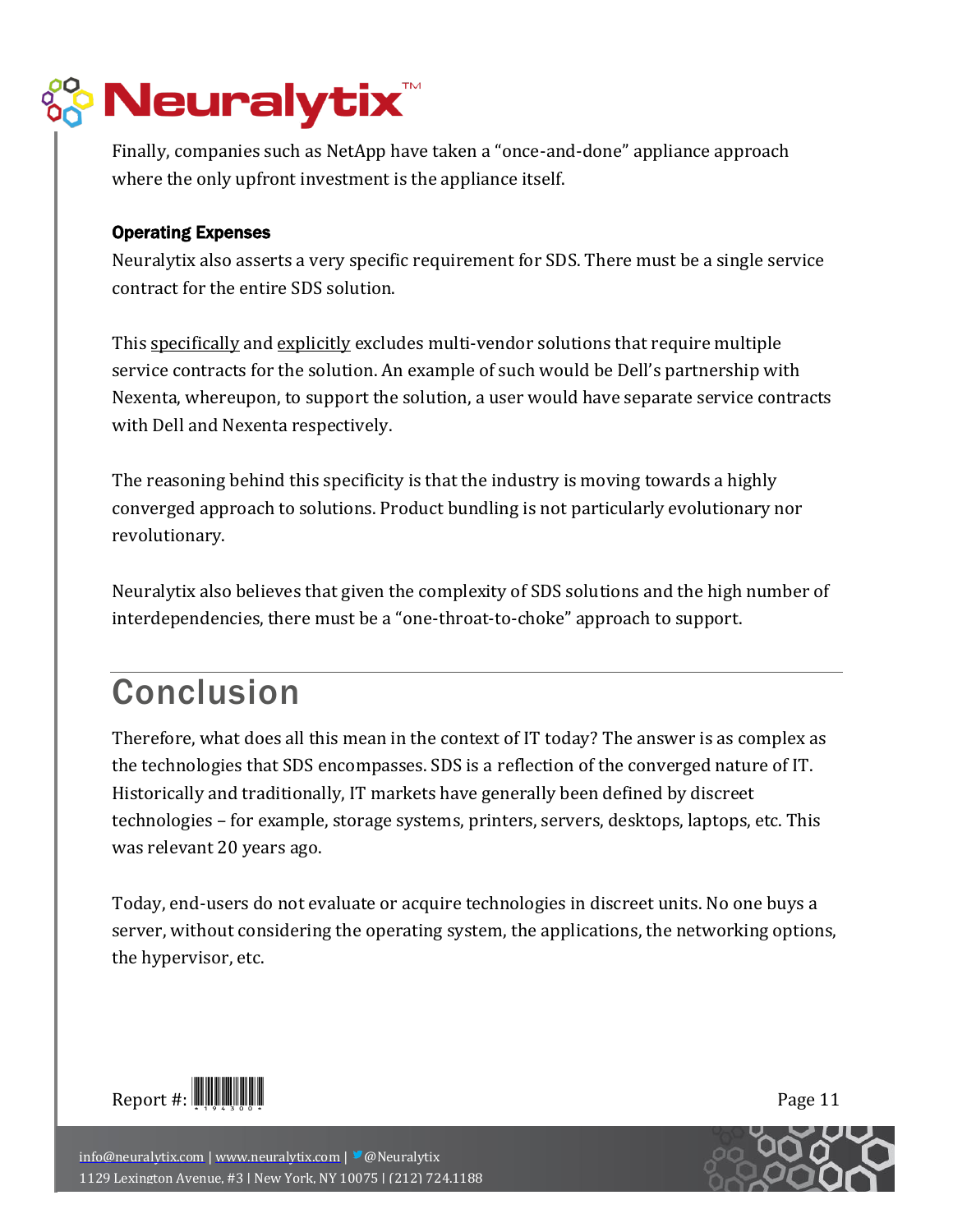

What SDS represents, and what SDS defines is the contemporary, and by extension the only relevant way storage should be considered today. In addition to the storage system (think hardware), end-users need to think about the five key attributes of SDS:

- Automation;
- Orchestration;
- Provisioning;
- Monitoring; and
- Management.

### <span id="page-11-0"></span>Recommendation to Vendors

Vendors need to consider ways of delivering storage solutions that are capable of helping end-users to protect current investments, evolve to contemporary and next generation technologies, while providing a singular storage interface (i.e. APIs).

This does not mean that storage vendors and storage solutions become commoditized. In fact, it means the opposite. Those vendors that take a lead on delivering on an inclusive solution strategy will be the winners, while the rest will be left behind.

### <span id="page-11-1"></span>Recommendation to End-Users

SDS is not just another term. SDS is not necessarily new technologies. However, SDS does extend the capabilities. It allows end-users to focus on the *information* and not the infrastructure.

SDS will improve the economics for end-users. Users will benefit from generating new value from existing data as a result.

Neuralytix believes that all end-users should evaluate and begin to implement a SDS strategy during 2014; otherwise, their competitiveness could be adversely effected.



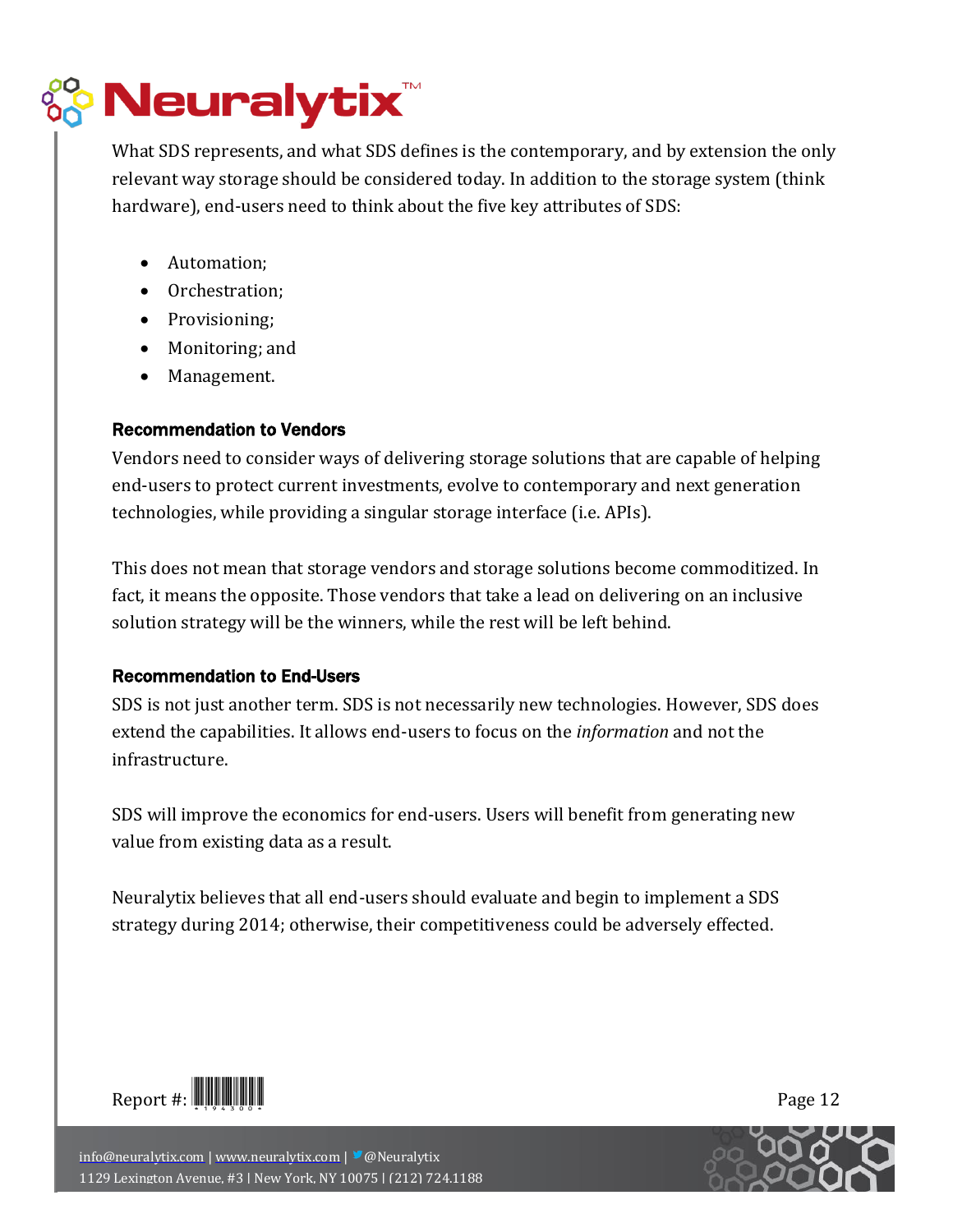

### <span id="page-12-0"></span>Appendix - The Vendors

Each vendor was asked the following questions:

- What is your company's official definition of software defined storage;
- What is your company's primary product SDS offering and licensing strategy; and
- Why do you think your company's approach is the best.

#### Dell

In its response, Dell explains that

*SDS abstracts software functionality from the hardware. This allows utilization of commodity hardware rather than dedicated platforms. The customer will benefit from configuration flexibility and lower cost. Data becomes far more mobile as it is abstracted from specific storage platforms, rather than locked in to a specific solution. This mobility decreases costs through ease of installation, improve scalability and increased performance.*

Dell believes that SDS would result in

*"better performance, simplifying the management, and/or reducing initial entry and recurring costs. These are key customer attributes for those markets looking to optimize their application mobility at the lowest CAPEX/OPEX."*

Dell went on to state that "*SDS creates a new way to address traditional storage challenges that were previously constrained due to software/hardware lock-in. The exact implementation will depend on business objectives desired."*



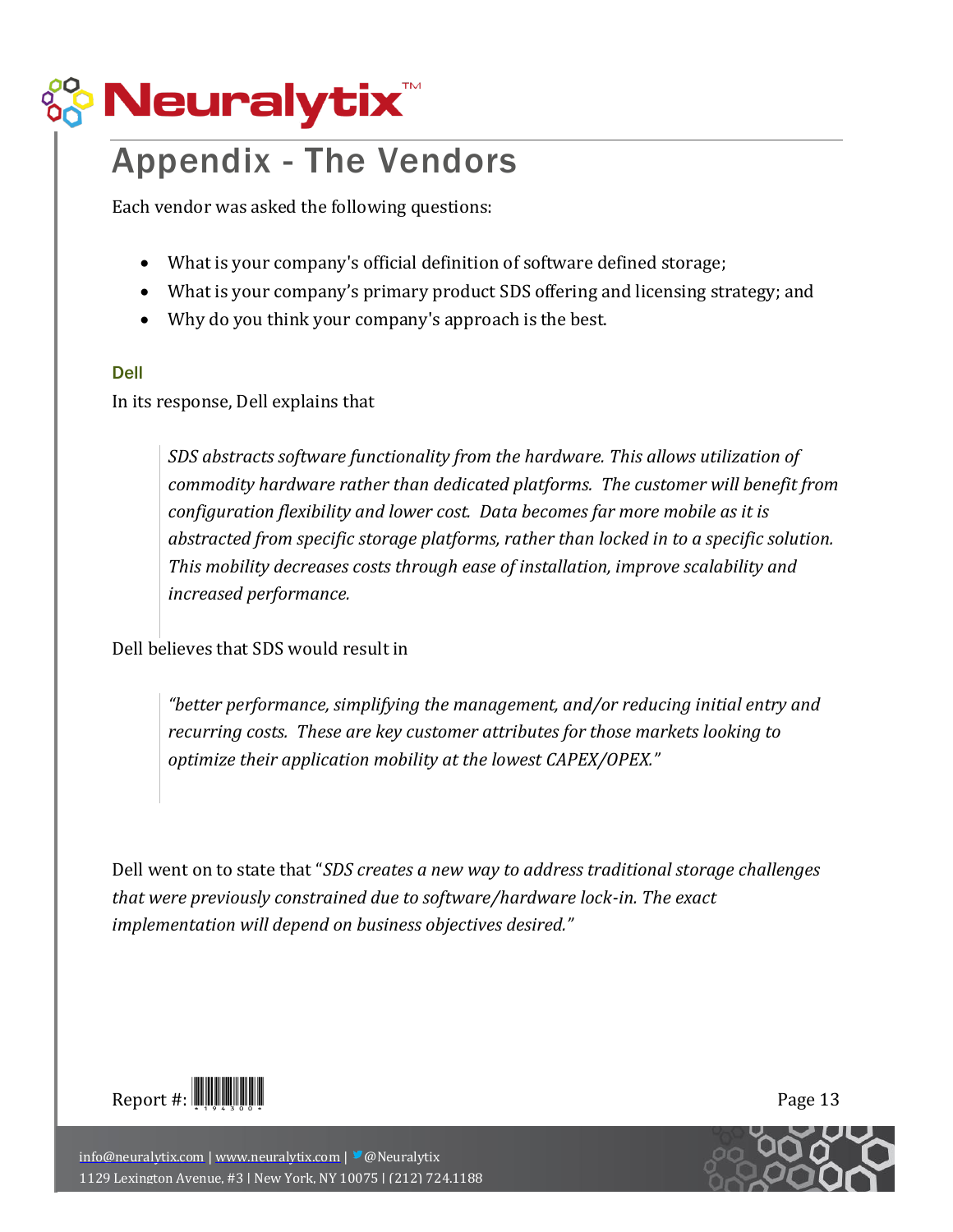

In terms of its primary product and licensing strategy, Dell stated that their "*technology includes both internally developed IP combined with a well planned acquisition strategy that augments internal engineering*." To this end, Dell cited its acquisitions of Ocarina, RNA, Compellent, and EqualLogic. It suggested that combination of these acquisitions, which it terms as its "*in-house portfolio*", is augmented with key partners such as Nexenta to create an SDS solution.

### Dell also shared that

*"[It] has multiple developments and partnerships already in place that position the company well for a transition to SDS. These efforts are targeted towards customers of varying sizes, since the desired benefits of SDS vary by customer size.*

*For large-scale deployments, Dell has existing partnerships with Nexenta and Inktank for large webscale open source deployments fulfilling the cost sensitive/webscale needs. Compellent will utilize orchestration engines through a restful API and multitenancy features providing benefits to mid-range, private cloud deployments. Dell offers unique capabilities as an integrated vendor of servers, storage and networking. This includes long standing partnerships with best of breed vendors such as VMware and Microsoft. This is a unique opportunity for Dell, while pure play storage cannot match this end-to-end integration.*

*Dell has other developments in flight to take further advantage of SDS. These include Fluid Cache (placing data next to compute), Federation (Intelligent tiering and data movement within arrays and across locations), restful APIs, deep integration into orchestration frameworks of OpenStack, VMware, Microsoft and Dell ASM, and OpenSource Initiatives and Solutions."*

Neuralytix believes that Dell's aggressive partnering strategy will allow them to level the playing field with its competitors. In Dell's response to why its approach is the best, Dell



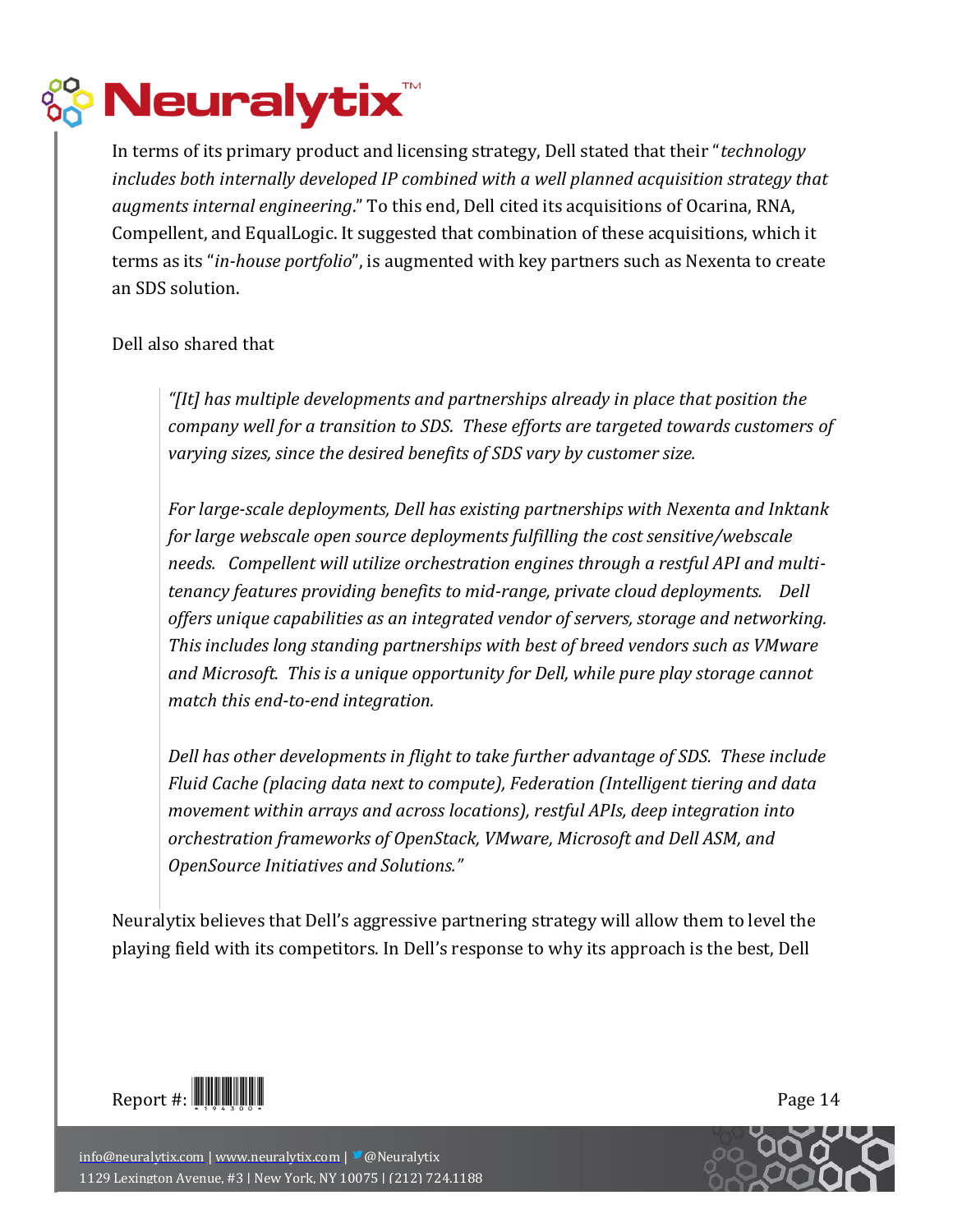

talks about its portfolio as "*the groundwork for [SDS] today*". Neuralytix vehemently agrees with this statement.

However, Neuralytix believes that in addition to its current partnering strategy, Dell needs to take an assertive approach to own technologies in its portfolio; otherwise, Dell will continue to be seen purely as a supplier of infrastructure components rather than complete converged infrastructure solutions.

### EMC

EMC provided a very comprehensive definition of SDS:

*Software-defined storage transforms existing heterogeneous physical storage into a simple, extensible, and open virtual storage platform that preserves the capabilities of underlying physical storage arrays. It abstracts physical storage, pools aggregated capacity, and automates and centralizes management across heterogeneous storage, including commodity storage, in a scale-out architecture. It includes storage services for provisioning, orchestration, change management, monitoring, reporting, and quality of service, and the ability to do new operations on data in-place via value-add data services.*

*Software-defined storage provides a central point of access to management functions, translating requests into specific calls to the underlying storage, while offering storage services to multiple users or tenants, with different access roles through a single common portal. This approach standardizes operations, reduces complexities, and improves an organizations efficiency and agility in deliver storage when and where needed.* 

Unsurprisingly, EMC's go-to SDS solution is ViPR. It describes ViPR as:



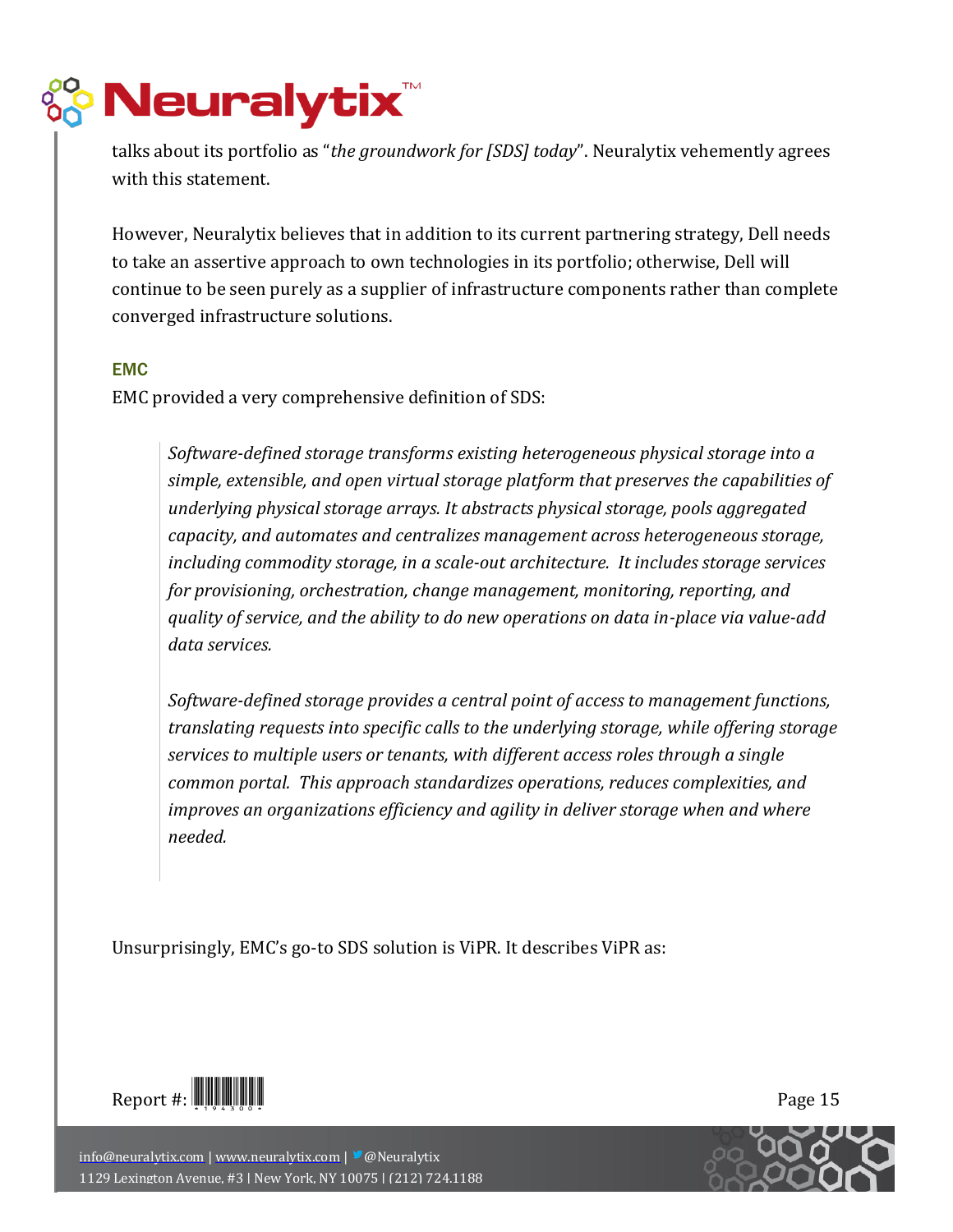## **Neuralytix**

*ViPR is a lightweight, software-only solution that transforms storage into a simple, extensible, and open platform. ViPR centralizes and automates storage provisioning, streamlines management, and maximizes resource utilization across heterogeneous storage environments. With ViPR, the control plane, where you manage storage, is decoupled from the data plane where you store your data. This intelligence enables ViPR to retain the underlying capabilities of file and block arrays and offer higher-level data services, such as object.*

Equally expected is EMC's reasoning on why it believes ViPR's approach is the best for the industry.

*ViPR is architected to address the common storage challenges faced by IT and employs cloud technologies such as Representational State Transfer (REST) APIs for access and the Cassandra database for performance and scale. It provides a single control point to centralize management, operates in the control plane or control path to preserve and leverage existing storage infrastructure, and provides a platform for enabling new global data services that provide the ability to deliver new combinations of data types (i.e. block, file, and object), protocols, and more.*

### Hewlett-Packard (HP)

HP, in its formal response, said that it agrees with Neuralytix competitor, IDC's, description that SDS is "any storage software stack that can be installed on any commodity resources (x86 hardware, hypervisors, or cloud) and/or off-the-shelf computing hardware and used to offer a full suite of storage services and federation between the underlying persistent data placement resources to enable data mobility of its tenants between these resources."



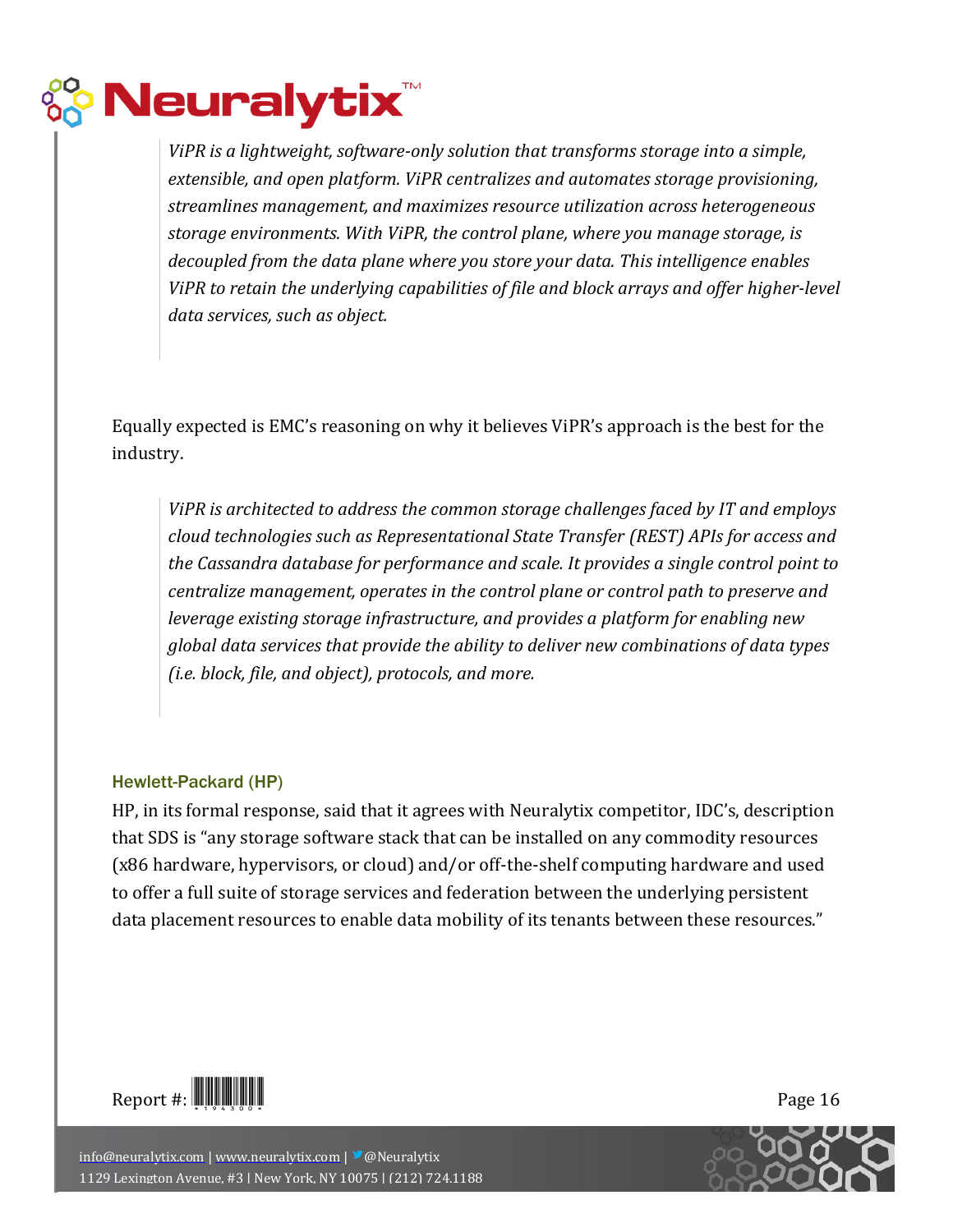## **Neuralytix**

However, during its interview with Neuralytix, HP recognized the deficiency and vagueness of this description, and that it is not a definition, but a description of one use case.

HP cited the HP StoreVirtual VSA and HP StoreOnce VSA as HP Storage's primary product lines for SDS. Licensing is capacity based on 3 to 5 year increments with services included.

When asked why it believed HP's solution to be superior, it offered three reasons:

- *Storage is a risk-averse market, and HP removes that risk since it has been shipping software-defined storage in the form of VSAs since 2007 – building a solid install base of over 175,000 licenses;*
- *The code is mature and feature rich. Compared to other large vendors, HP leads the way in this area of innovation. Compared to smaller vendors, HP leads the way in the richness of features and proven reliability and availability in every license;*
- *HP provides converged systems of servers, storage and networking to SMB and Enterprise customers with end-to-end support from one reliable vendor.*

### Hitachi Data Systems (HDS)

Like Dell, HDS did not offer a formal definition. It also declined to name a specific product; instead, it suggests that SDS characteristics are found among many of its offerings:

*Software is integral to delivering the extreme flexibility needed for a diverse set of application workloads. Over time, the workload mix has changed. Transactional workloads now share the IT landscape with content serving, archiving, and mobility and analytics applications. The data mix has changed along with the workloads, to a* 



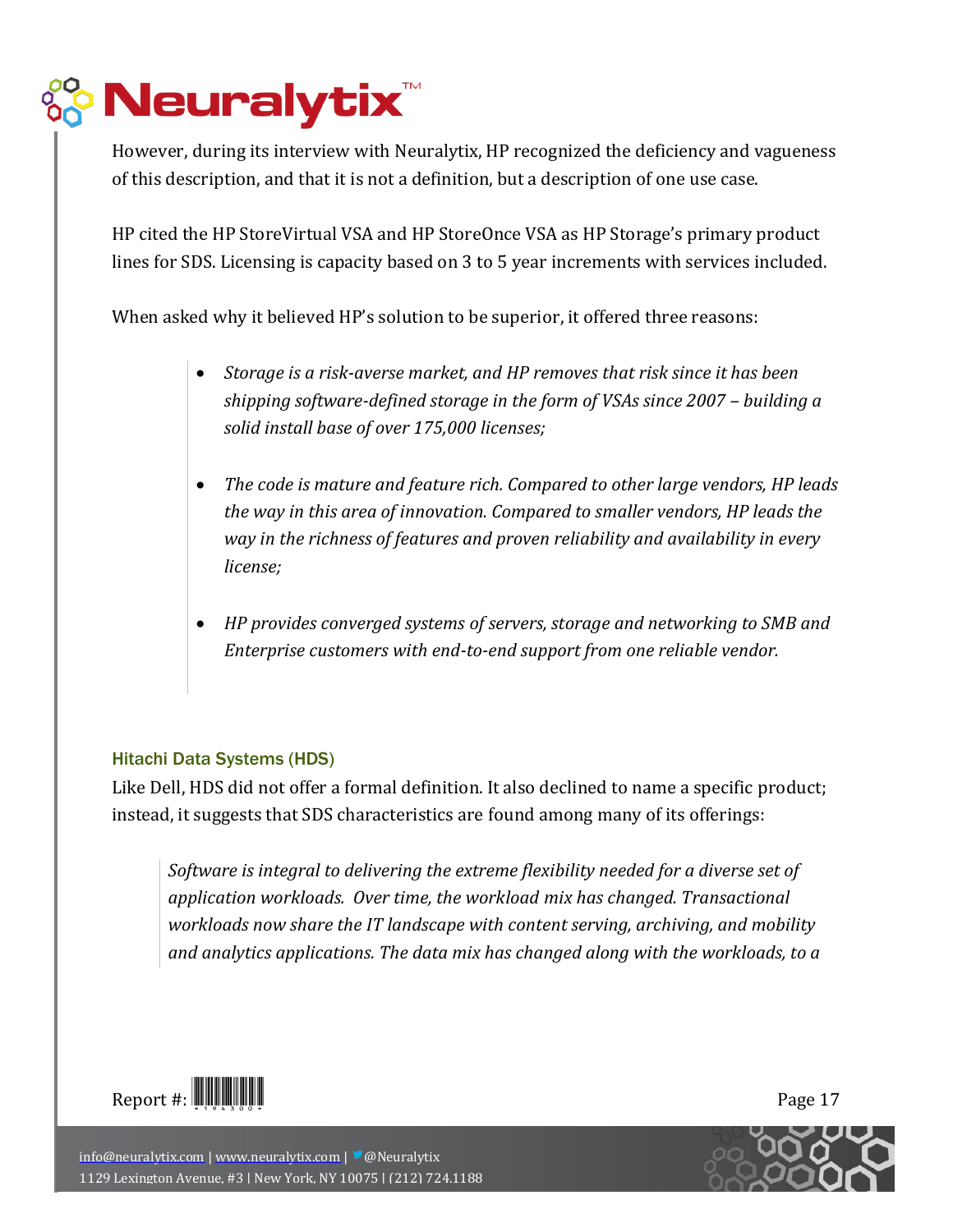## **Peuralytix<sup>®</sup>**

*roughly 80/20 split between unstructured and structured data. Hitachi sees the trend toward software defined as a response to these changes and as a method for addressing variable service requirements. Hitachi has and continues to innovate with software to maximize our platforms to deliver the right service levels at the right time for a diverse set of applications.*

*Software Defined Data Center (SDDC) is an evolving method for delivering variable services as opposed to a fixed set of speeds and feeds. It abstracts and pools infrastructure resources, automates tedious, error prone tasks and programs typical services through a software layer. SDDC extends these to applications and users across and beyond the data center, taking agility and elasticity to new levels. Software Defined Storage controls and delivers flexible data services and storage capacity for all data types to an SDDC.*

*Hitachi solutions feature abstraction and pooling enabled by our leading storage virtualization software, as well as abstraction of file systems through our object-based content platform. Automation is incorporated throughout our portfolio, through features such as auto-tiering and thin provisioning, automated file migration, autothrottling for file deduplication, automated encryption for regulatory compliance and auto-discovery of data center devices. Hitachi solutions are programmable through policies and scripts and extensible through integration with standards.*

*VSP, HUS VM, Hitachi Content Platform (HCP) and Hitachi Data Ingestor (HDI) together with Hitachi Command Suite form the core of Hitachi's software defined storage. Ever versatile, HCP and HDI can run on Hitachi hardware or in a VM as a software only solution.* 

*In 2002, Hitachi pioneered storage virtualization and continues to lead with VSP and HUS VM. HCP aggregates many file systems, make efficient use of underlying media and delivers rich content through a cloud interface. These platforms manage and* 



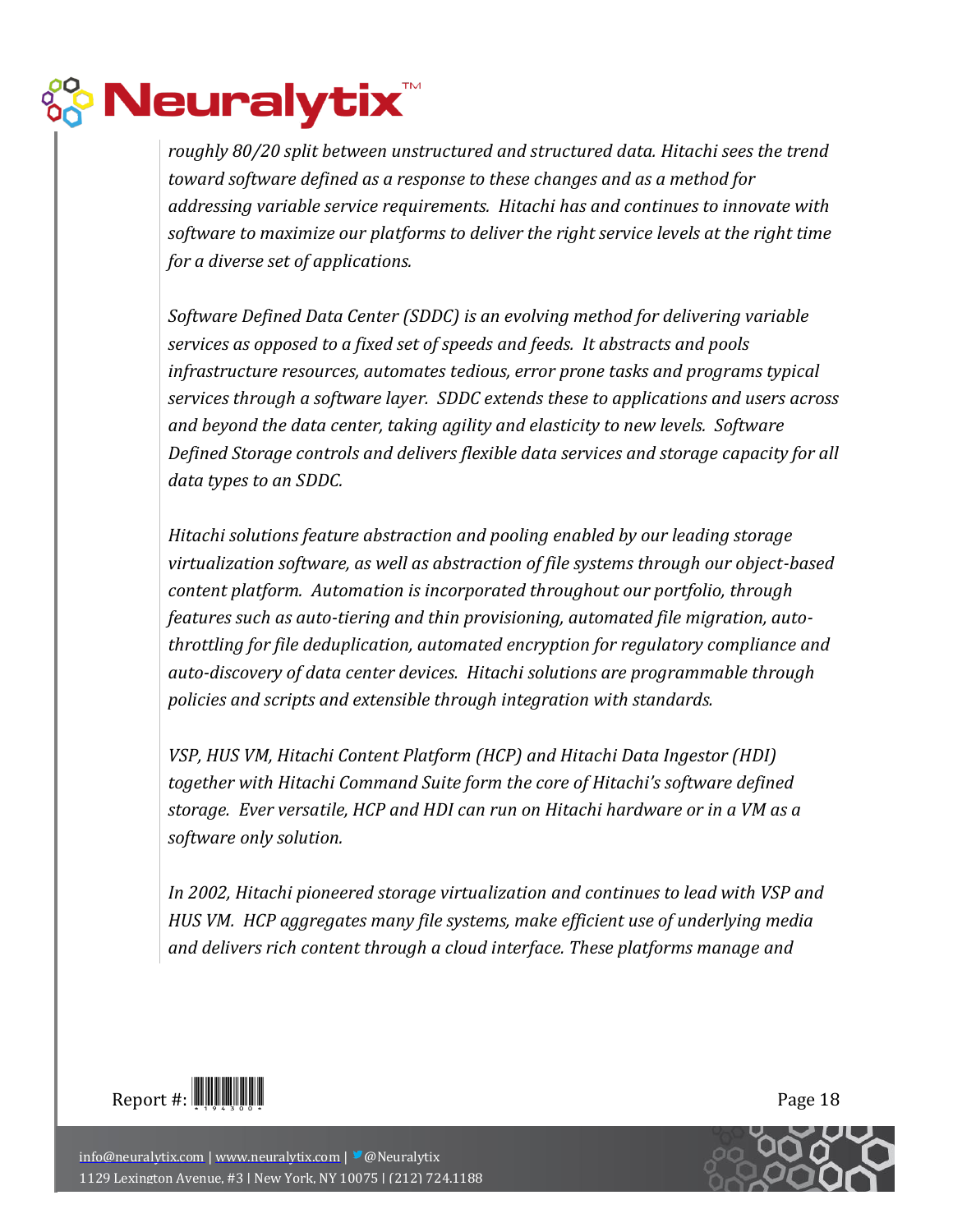# $\frac{1}{2}$  Neuralytix $\sqrt[n]{\frac{1}{2}}$

*extend data services to heterogeneous storage for all data types, delivering choice, business agility and economic advantage to Hitachi customers.*

*The software within these platforms maximizes the value of the performance, resilience and scalability of the hardware on which they run. The Hitachi Unified Compute Platform extends these capabilities to a software defined data center through the orchestrated management of server, storage and network.*

### IBM

IBM provided a very comprehensive response to our questions. IBM uses a term called Software-Defined Environment (SDE). In its response, IBM said SDE "is the full system of infrastructure required to meet the workload objectives of a cloud computing deployment. It uses a resource abstraction layer to make compute, network, and storage facilities appear as needed by the workloads. Software Defined Storage (SDS) is a component of SDE where orchestration software, operating through a control plane, configures a storage environment to match the needs of the workloads."

It continues by giving a more specific description of SDS:

*"Software Defined Storage (SDS) plays an important role in IBM's vision for Software Defined Environments. SDS optimizes the SDE environment by:*

- *Tighter coordination between application and storage/network;*
	- o *Exposing storage capabilities for the software to dynamically provision storage with the most suitable characteristics*
	- o *Introducing new operations between software and storage to let storage better adapt to the needs of software*



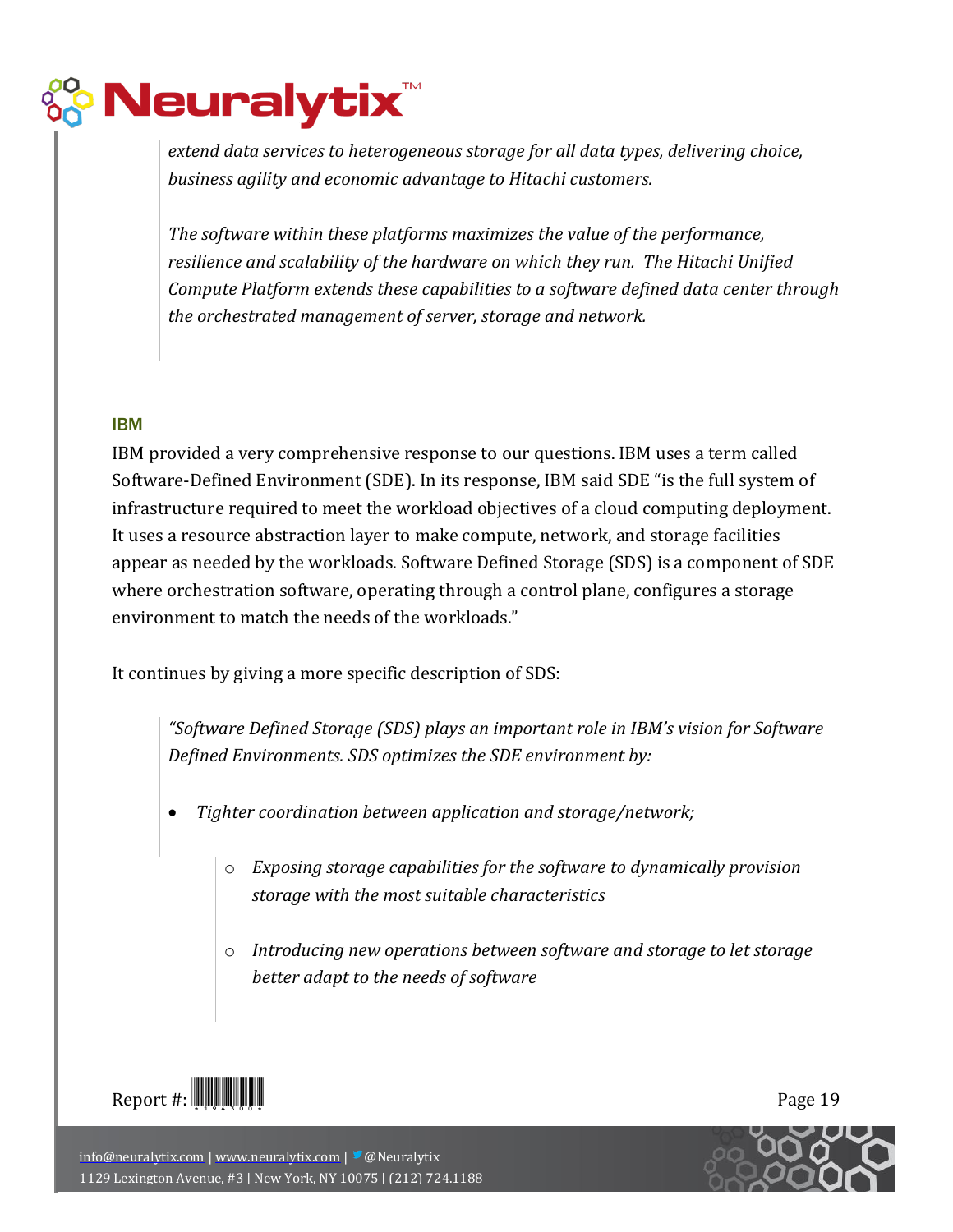## **PNeuralytix**

- o *Integrating storage functions to the software to leverage higher-level knowledge*
- *Control planes separated from the hardware to the software layer. Unified Control Planes allow rich resource abstractions to assemble purpose fit systems.*
- *Programmable infrastructures allow for dynamic optimization to respond to business requirements.*

*IBM's vision for SDS within an SDE environment is to:*

- o *Abstract and virtualize storage capabilities – independent of [hardware] and protocols*
- o *Provide a standard interface to enable applications to manage/leverage the storage capabilities to achieve higher efficiency*
- o *Create a platform to enable fully integrating compute/storage capability for storage-centric solutions*

IBM's portfolio of SDS solutions were:

- IBM Storwize Family (in which it referenced that the family is built on its 10 year heritage with the SAN Volume Controller (SVC));
- Unified management on IBM Storwize V7000 Unified;
- Highly scalable global file storage with IBM GPFS storage software;
- Integrated support for storage environments; and



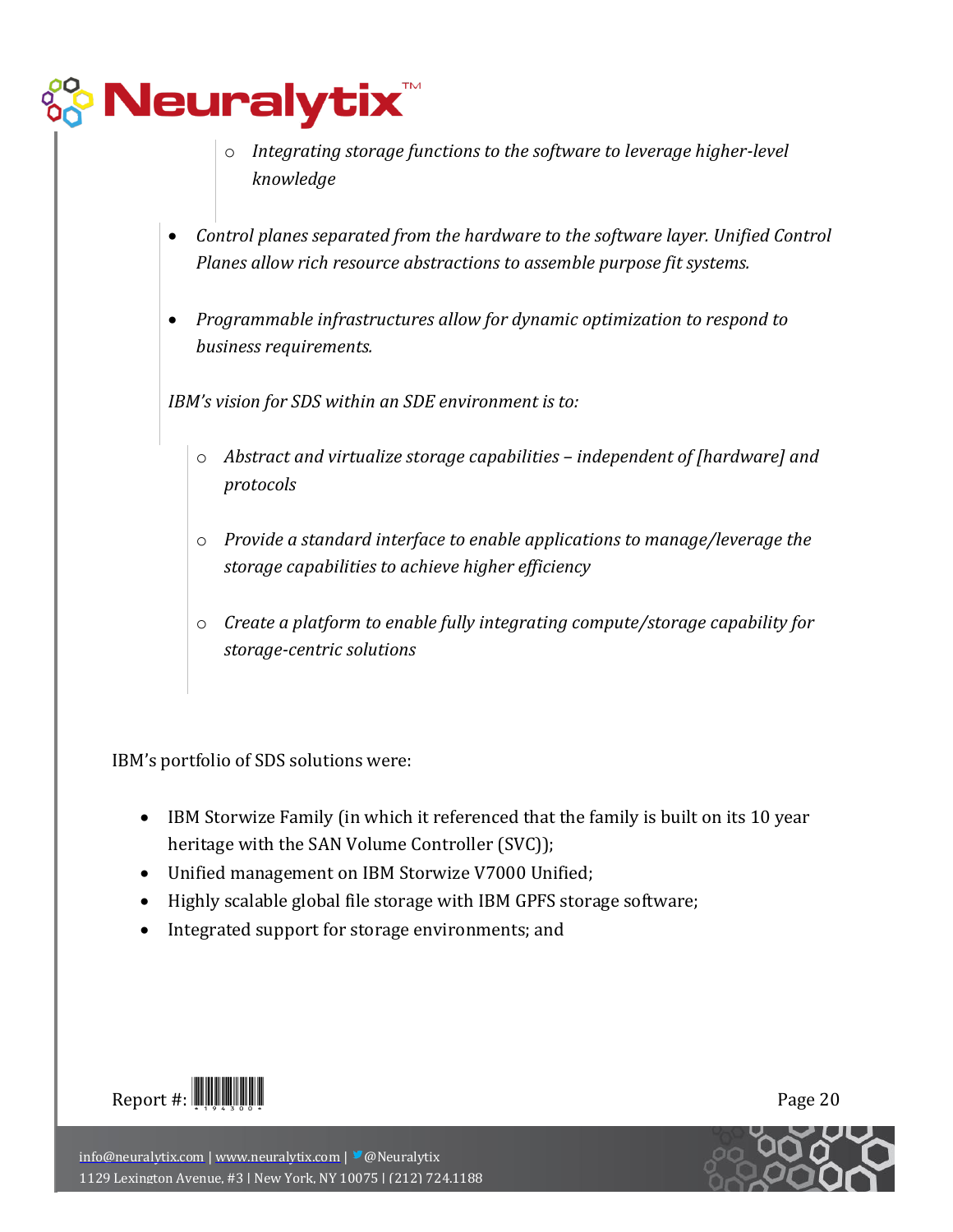# $\frac{1}{2}$  Neuralytix $\sqrt[n]{\frac{1}{2}}$

 IBM SmartCloud Virtual Storage Center storage hypervisor that expects to have an OpenStack Cinder API by the end of 2013.

When asked about why it believes its solution and focus to be superior, IBM responded:

*IBM's Smarter Storage initiative, which was chartered over a decade ago (at that time it was called Optimized Storage), stated the goal of reducing the barrier complexity poses to progress by developing self-managing characteristics of routine storage tasks and abstracting/hiding complexity from operators and users. Our vision for softwaredefined storage dates back to that original thought and is just as inherent today in every storage product we develop.*

*IBM's approach is uniquely differentiated because we can support an evolutionary approach that leans towards standards and inclusiveness. IBM understands that moving to a software-defined environment is a journey for customers and we have offerings to help them during each step along the way without requiring them to throw over their install base and operations.*

*As an end-to-end IT solutions provider, IBM is also able to [integrate seamlessly] our software-defined storage offering, as well as those from other providers, with software-defined compute and networking offerings to optimize software-defined data centers. We are committed to open and inclusive software-defined solutions as evidenced by our partnership with the OpenStack initiative. We are not only supporting the OpenStack initiative, but we are one of the top contributors.*

*Finally, IBM provides worldwide, end-to-end service and support capabilities that differentiate us from other vendors.*



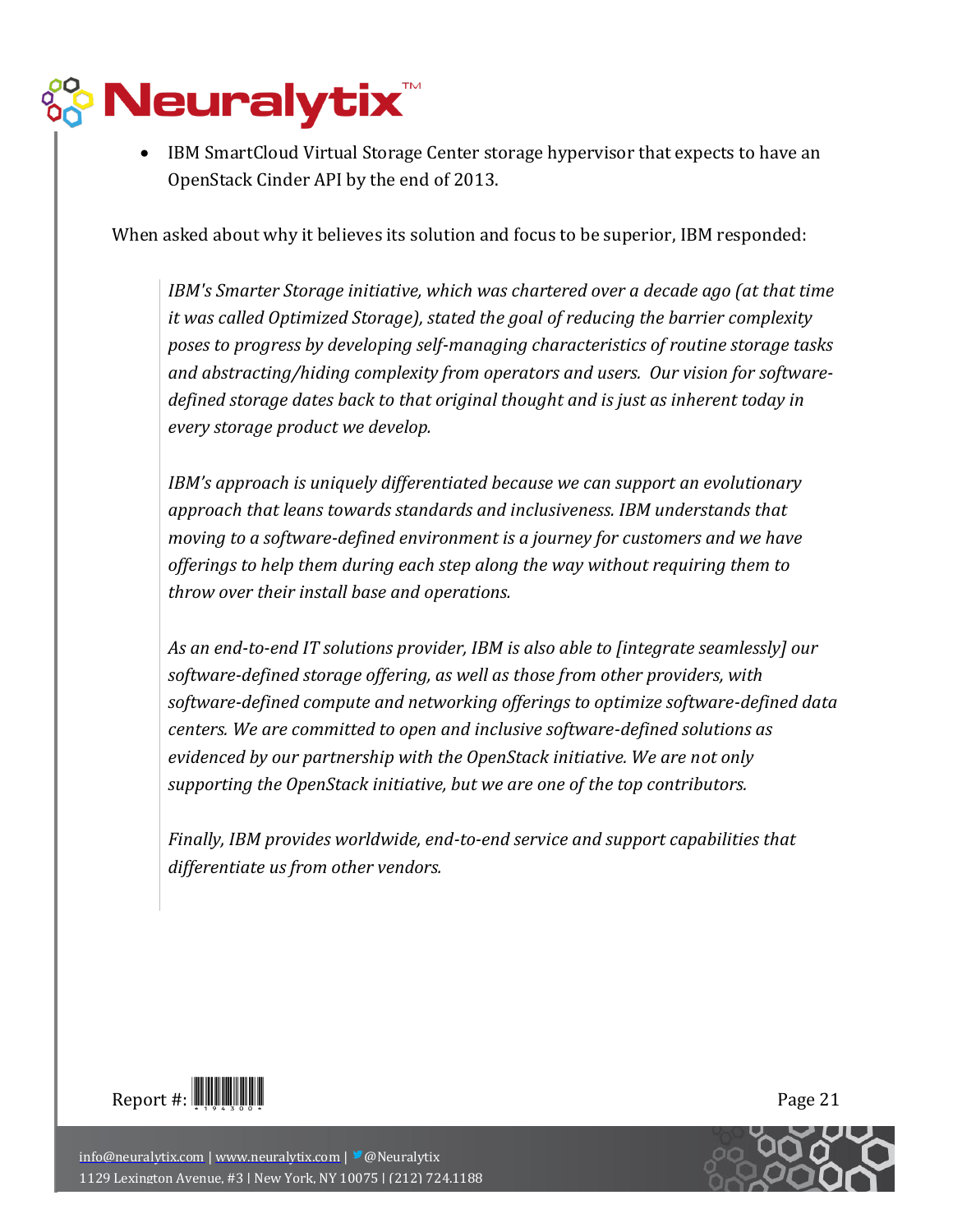

### **NetApp**

NetApp also responded with reference to the larger consideration of the Software Defined Data Center (SDDC). One thing that NetApp did reference explicitly and astutely, which others did not, is the concept of Software-Defined Security.

Like other vendors, NetApp did not have a specific definition for SDS. Instead, it describes the concepts around SDS as follows:

*Clustered Data ONTAP Delivers Foundation for Software-defined Storage.*

*Solving this problem requires an IT infrastructure built for agility, one capable of instantly delivering new services, projects, and capacity while keeping costs down. That's the promise of the software-defined data center (SDDC). This emerging architecture and set of technologies are designed to increase IT agility and speed delivery of services to application owners and development teams. The SDDC model represents the next logical extension of virtualization and cloud approaches. It features three core tenets:*

- *Resources are defined in software.*
- *Provisioning is based on policy/service levels*
- *Technology runs on a broad range of hardware platforms.*

*Software-defined storage (SDS) is one of the four SDDC components, as well as software-defined compute, network, and security.*

*NetApp views SDS as a positive development for customers who've embraced virtualization and cloud solutions. The SDS approach provides benefits across the organization, including:*

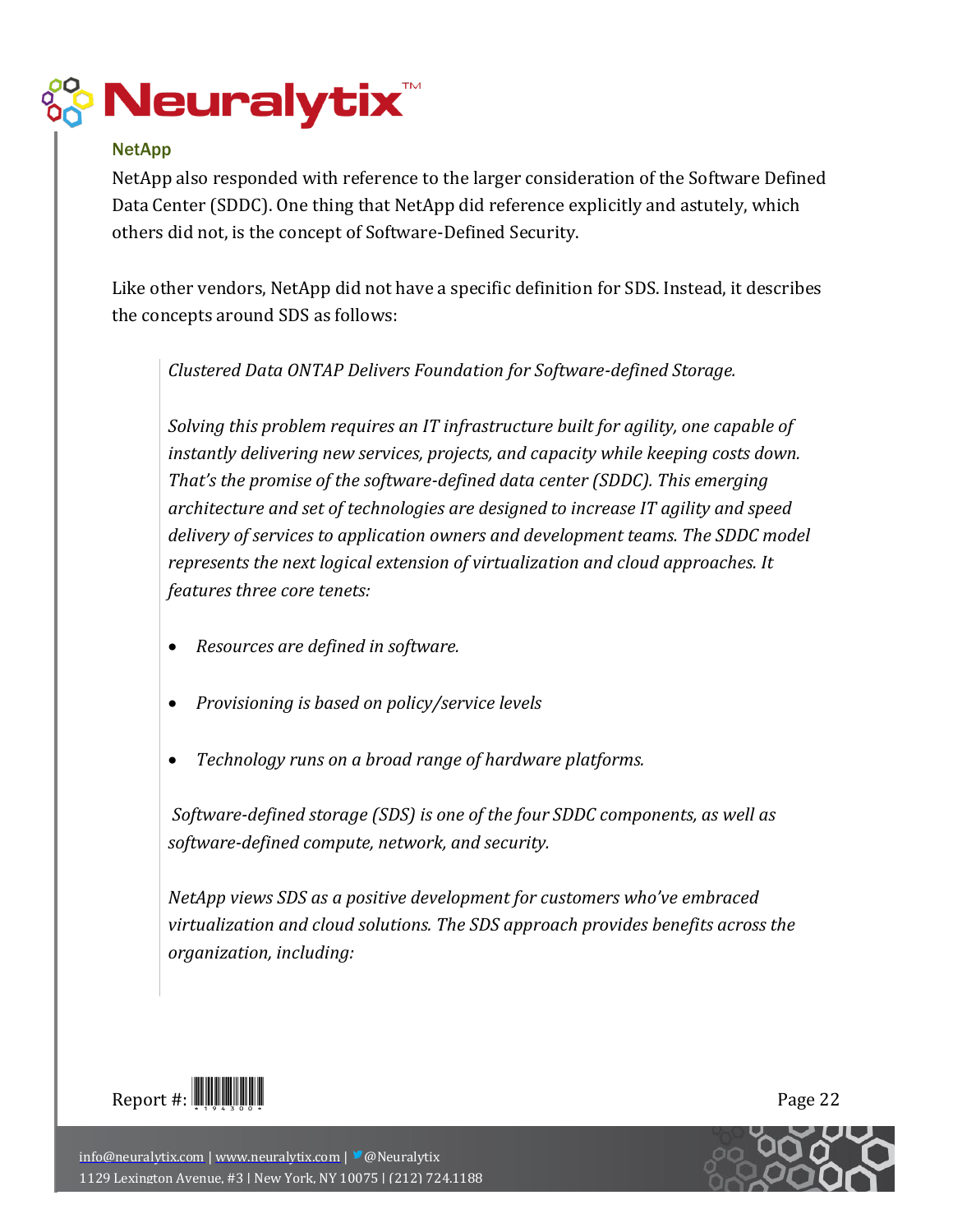

- *Autonomy for application owners:*
	- o *Instantly deploy new applications and services*
	- o *Dynamically respond to shifts in demand*
- *Responsiveness for IT teams*
	- o *Provision based on priority and service level*
	- o *Automate using policy-based security and delegation*
- *Flexibility for purchase decision makers*
	- o *Deploy on platform of choice*
	- o *Extend capabilities of existing assets*

Not surprisingly, NetApp's SDS solution is Clustered Data ONTAP.

In terms of advantages, NetApp noted that Clustered Data ONTAP provides its customers with a number of advantages over other providers:

*Provision based on service levels: NetApp is the only storage provider that supports this capability today across both SAN and NAS using virtualized storage services. At the heart of this is our Storage Virtual Machine technology, which enables data access and services to be separated from the underlying hardware. This abstraction allows* 

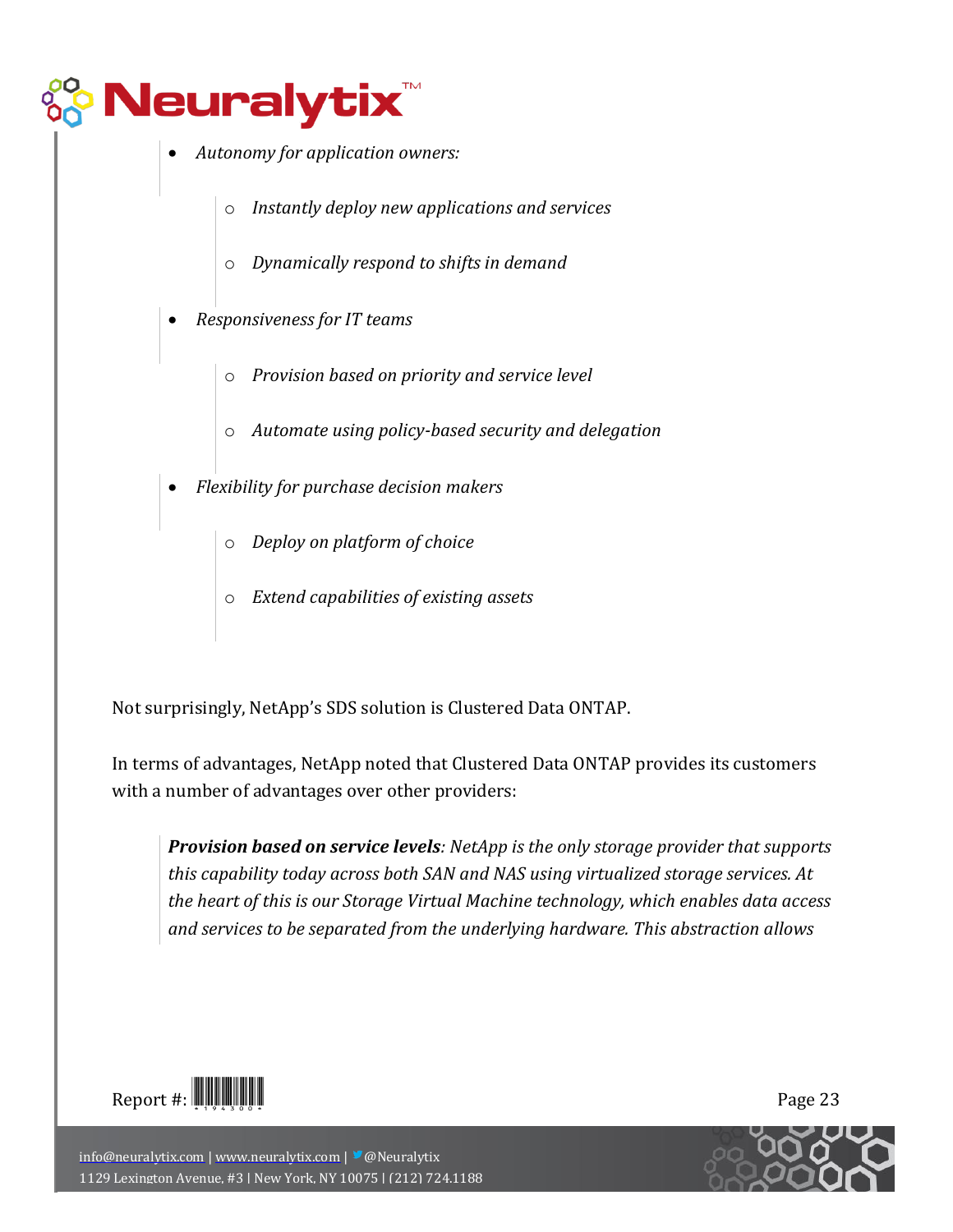# <mark>, Neuralytix™</mark>

*for storage resources to be assigned and reassigned based on the needs of the application over the course of its lifecycle.*

*Deploy on platform of choice: Hardware diversity is in our nature, and clustered Data ONTAP can operate on a broad range of multivendor hardware. Deploying clustered Data ONTAP on the NetApp unified and optimized FAS platform, whether solely as storage or as part of a FlexPod integrated stack, delivers continuous data access, proven efficiency, and seamless scalability. Data ONTAP also runs on thirdparty storage arrays through our V-Series product. Data ONTAP Edge provides SDS functionality for commodity disks in servers deployed at branch locations. Customers can consume Data ONTAP in the cloud through NetApp Private Storage for Amazon Web Services.*

*Deliver services without compromise: To satisfy their users, application owners and development teams need to be more responsive to change. They need a solution that drives storage services closer to the application and provides greater workflow automation. Clustered Data ONTAP excels in these two areas with programmable APIs and deep technical integrations with leading offerings from Cisco, Microsoft, VMware, SAP, Oracle, OpenStack, Citrix, Red Hat, and more.*

### **Oracle**

Oracle declined our offer to be included in this report. Oracle's market share in the storage systems market has been steadily declining, and not only represents a small single digit percentage of the overall storage systems market.